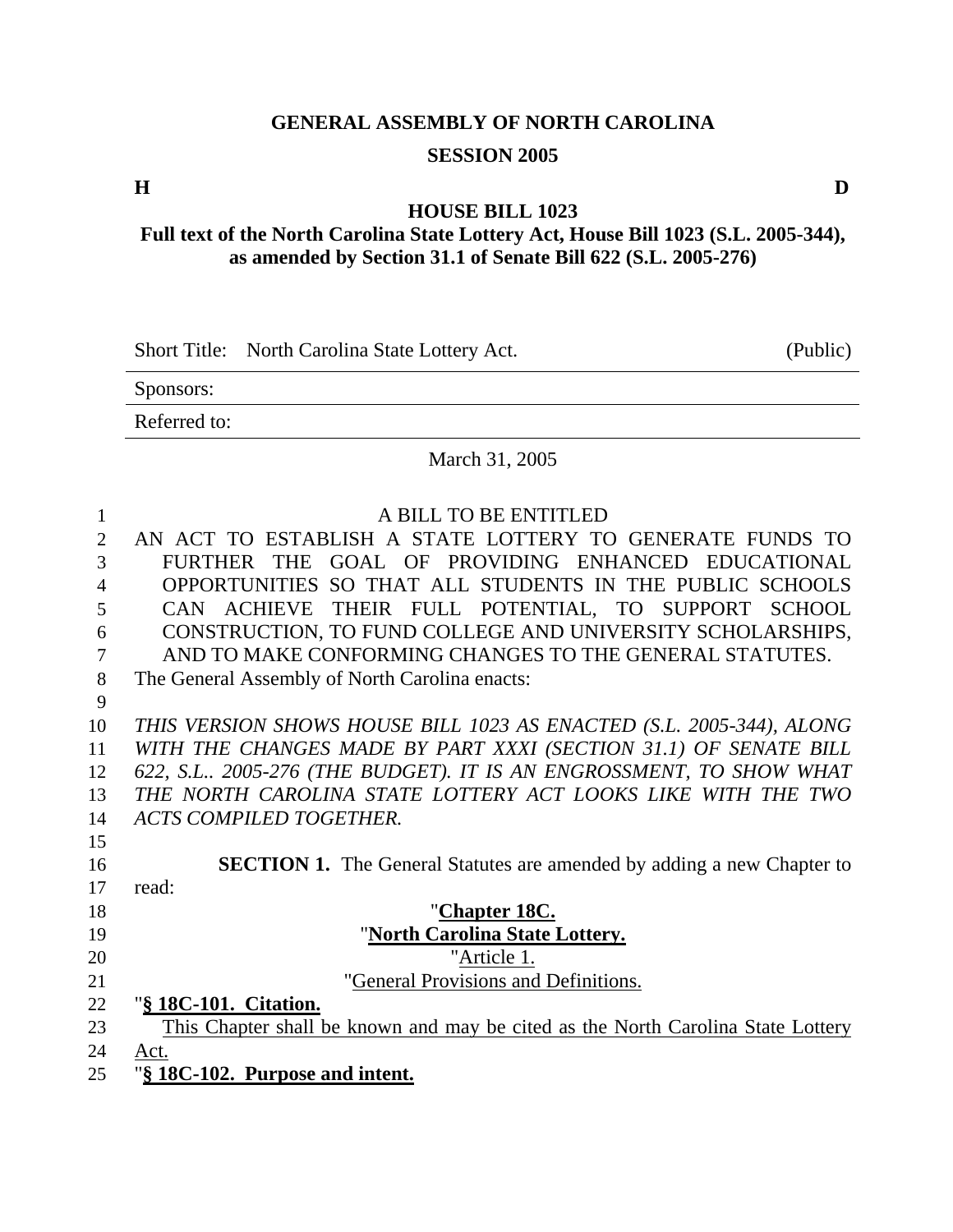| 1                |                          | The General Assembly declares that the purpose of this Chapter is to establish a      |
|------------------|--------------------------|---------------------------------------------------------------------------------------|
| $\mathbf{2}$     |                          | State-operated lottery to generate funds for the public purposes described in this    |
| 3                | <u>Chapter.</u>          |                                                                                       |
| $\overline{4}$   | "§ 18C-103. Definitions. |                                                                                       |
| 5                |                          | As used in this Chapter, unless the context requires otherwise:                       |
| 6                | <u>(1)</u>               | 'Commission' means the North Carolina State Lottery Commission.                       |
| $\boldsymbol{7}$ | (2)                      | 'Commissioner' means a member of the Commission.                                      |
| $8\,$            | (3)                      | Director' means the person selected by the Commission to be the chief                 |
| 9                |                          | administrator of the North Carolina State Lottery.                                    |
| 10               | $\left(4\right)$         | 'Game' or 'lottery game' means any procedure or amusement                             |
| 11               |                          | authorized by the Commission where prizes are distributed among                       |
| 12               |                          | persons who have paid, or unconditionally agreed to pay, for tickets or               |
| 13               |                          | shares that provide the opportunity to win those prizes and does not                  |
| 14               |                          | utilize a video gaming machine as defined in G.S. 14-306.1(c).                        |
| 15               | (5)                      | 'Lottery' means any lottery game or series of games established and                   |
| 16               |                          | operated pursuant to this Chapter.                                                    |
| 17               | $\underline{(6)}$        | Lottery contractor' means a person other than a lottery retailer with                 |
| 18               |                          | whom the Commission has contracted for the purpose of providing                       |
| 19               |                          | goods or services to the Commission.                                                  |
| 20               | (7)                      | Person' means any natural person or corporation, limited liability                    |
| 21               |                          | company, trust, association, partnership, joint venture, subsidiary, or               |
| 22               |                          | other business entity.                                                                |
| 23               | (8)                      | 'Retailer', 'lottery retailer', or 'lottery game retailer' means a person             |
| 24               |                          | with whom the Commission has contracted to sell tickets or shares in                  |
| 25               |                          | lottery games.                                                                        |
| 26               | (9)                      | 'Share' means any method of participation in a lottery game, other than               |
| 27               |                          | by a ticket purchased on an equivalent basis with a ticket.                           |
| 28               | (10)                     | Ticket' means any tangible evidence authorized by the Commission to                   |
| 29               |                          | demonstrate participation in a lottery game.                                          |
| 30               | (11)                     | 'Vendor' or 'lottery vendor' means any person other than a lottery                    |
| 31               |                          | retailer who submits a bid, proposal, or offer to procure a contract for              |
| 32               |                          | goods or services for the Commission.                                                 |
| 33               |                          | "§§ 18C-104 through 18C-109: Reserved for future codification purposes.               |
| 34               |                          | "Article 2.                                                                           |
| 35               |                          | "North Carolina State Lottery Commission.                                             |
| 36               |                          | "§ 18C-110. Establishment of the North Carolina State Lottery Commission to be        |
| 37               |                          | a self-supporting agency of the State.                                                |
| 38               |                          | There is created the North Carolina State Lottery Commission to establish and         |
| 39               |                          | oversee the operation of a Lottery. The Commission shall be located in the Department |
| 40               |                          | of Commerce for budgetary purposes only; otherwise, the Commission shall be an        |
| 41               |                          | independent, self-supporting, and revenue-raising agency of the State. The Commission |
| 42               |                          | shall reimburse other governmental entities that provide services to the Commission.  |
| 43               |                          | "§ 18C-111. Commission membership; appointment; selection of chair; vacancies;        |
| 44               |                          | removal; meetings; compensation.                                                      |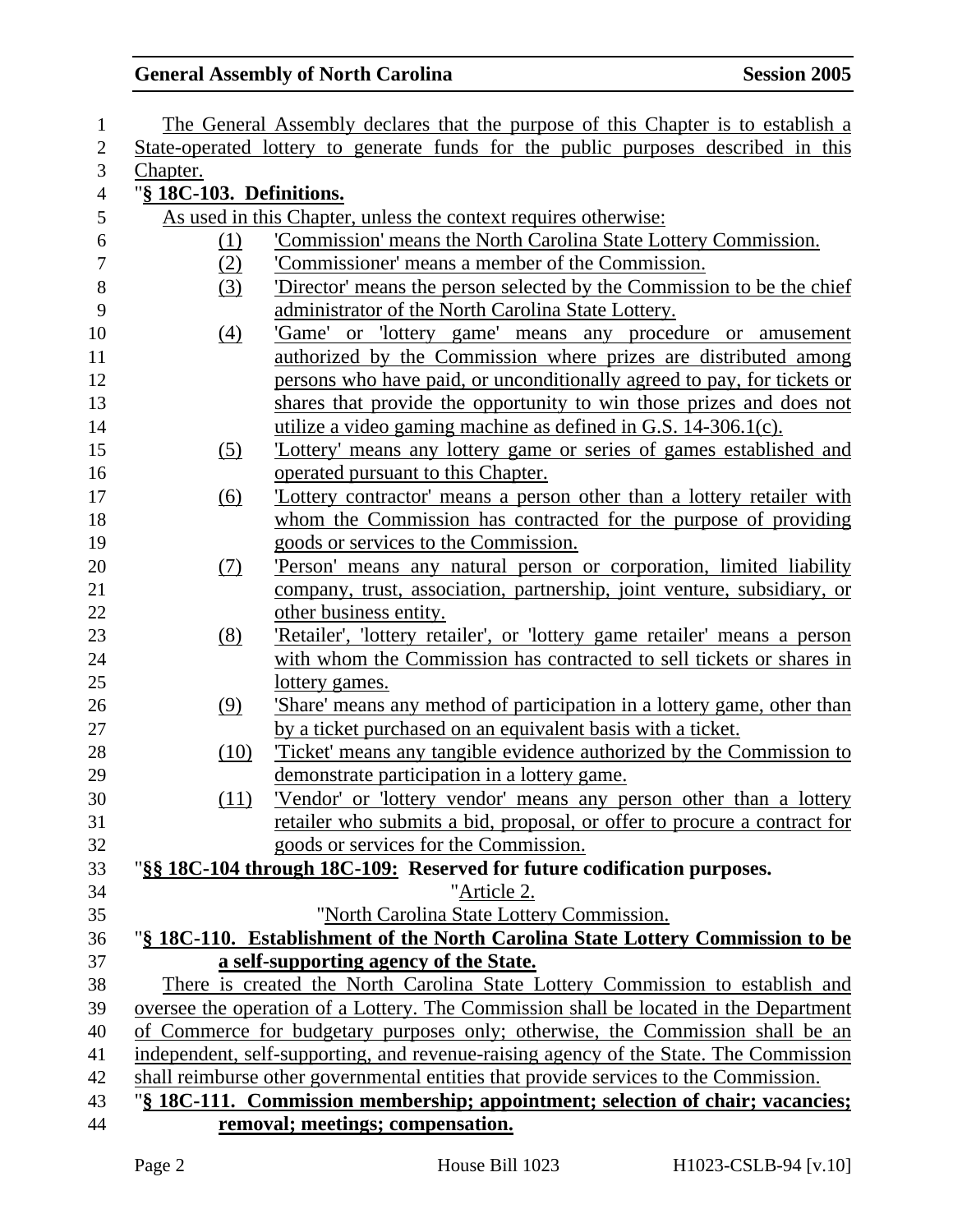| 1                | The Commission shall consist of nine members, five of whom shall be<br>(a)                                                         |
|------------------|------------------------------------------------------------------------------------------------------------------------------------|
| $\overline{2}$   | appointed by the Governor, two of whom shall be appointed by the General Assembly                                                  |
| 3                | upon the recommendation of the President Pro Tempore of the Senate, and two of                                                     |
| $\overline{4}$   | whom shall be appointed by the General Assembly upon the recommendation of the                                                     |
| 5                | Speaker of the House of Representatives. The Governor shall select the chair of the                                                |
| 6                | Commission from among its membership, who shall serve at the pleasure of the                                                       |
| $\tau$           | Governor.                                                                                                                          |
| 8                | (b)<br>Of the initial appointees of the Governor, three members shall serve a term of                                              |
| $\boldsymbol{9}$ | one year, one member shall serve a term of two years, and one member shall serve a                                                 |
| 10               | term of three years. Of the initial appointees of the General Assembly upon the                                                    |
| 11               | recommendation of the President Pro Tempore of the Senate, one member shall serve a                                                |
| 12               | term of two years, and one member shall serve a term of three years. Of the initial                                                |
| 13               | appointees of the General Assembly upon the recommendation of the Speaker of the                                                   |
| 14               | House of Representatives, one member shall serve a term of two years, and one member                                               |
| 15               | shall serve a term of three years. All succeeding appointments shall be for terms of five                                          |
| 16               | years. Members shall not serve for more than two successive terms.                                                                 |
| 17               | Vacancies shall be filled by the appointing authority for the unexpired portion<br>(c)                                             |
| 18               | of the term in which they occur.                                                                                                   |
| 19               | The Commission shall meet at least quarterly upon the call of the chair. A<br>(d)                                                  |
| 20               | majority of the total membership of the Commission shall constitute a quorum.                                                      |
| 21               | Members of the Commission shall receive per diem, subsistence, and travel<br>(e)                                                   |
| 22               | as provided in G.S. 138-5 and G.S. 138-6.                                                                                          |
| 23               | "§ 18C-112. Qualifications of Commissioners.                                                                                       |
| 24               | Of the members of the Commission appointed by the Governor, at least one<br>(a)                                                    |
| 25               | member shall have a minimum of five years' experience in law enforcement.                                                          |
| 26               | the members appointed by the General Assembly upon the<br>(b)<br>Of                                                                |
| 27               | recommendation of the President Pro Tempore of the Senate, one member shall be a                                                   |
| 28               | certified public accountant.                                                                                                       |
| 29               | Of the members of the Commission appointed by the General Assembly upon<br>(c)                                                     |
| 30               | the recommendation of the Speaker of the House of Representatives, one member shall                                                |
| 31               | have retail sales experience as an owner or manager.                                                                               |
| 32               | In making appointments to the Commission, the appointing authorities shall<br>(d)                                                  |
| 33<br>34         | consider the composition of the State with regard to geographic representation and<br>gender, ethnic, racial, and age composition. |
| 35               | "§ 18C-113. Meetings; records.                                                                                                     |
| 36               | Meetings of the Commission shall be subject to Article 33C of Chapter 143<br>(a)                                                   |
| 37               | of the General Statutes.                                                                                                           |
| 38               | Except as provided in this Article, records of the Commission shall be open<br>(b)                                                 |
| 39               | and available to the public in accordance with Chapter 132 of the General Statutes.                                                |
| 40               | Personnel records of the Commission are subject to Article 7 of Chapter 126<br>(c)                                                 |
| 41               | of the General Statutes.                                                                                                           |
| 42               | "§ 18C-114. Powers and duties of the Commission.                                                                                   |
| 43               | The Commission shall have the following powers and duties:<br>(a)                                                                  |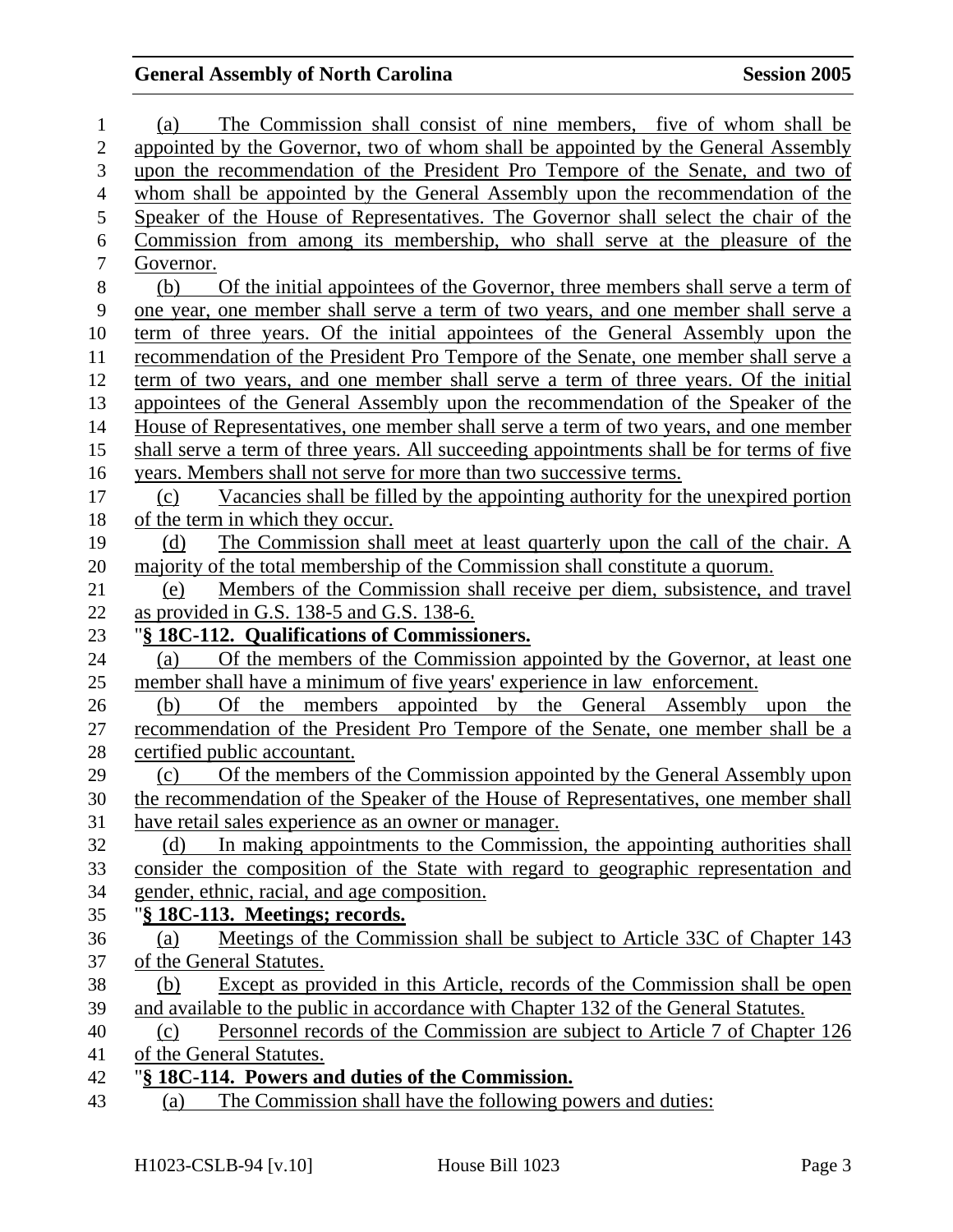| $\mathbf{1}$ | (1)  | To specify the types of lottery games and gaming technology to be          |
|--------------|------|----------------------------------------------------------------------------|
| 2            |      | used in the Lottery.                                                       |
| 3            | (2)  | To prescribe the nature of lottery advertising which shall comply with     |
| 4            |      | the following:                                                             |
| 5            |      | All advertising shall include resources for responsible gaming<br>a.       |
| 6            |      | information.                                                               |
| 7            |      | No advertising may intentionally target specific groups or<br>b.           |
| $8\,$        |      | economic classes.                                                          |
| 9            |      | No advertising may be misleading, deceptive, or present any<br>$c_{\cdot}$ |
| 10           |      | lottery game as a means of relieving any person's financial or             |
| 11           |      | personal difficulties.                                                     |
| 12           |      | No advertising may have the primary purpose of inducing<br>d.              |
| 13           |      | persons to participate in the Lottery.                                     |
| 14           | (3)  | To specify the number and value of prizes for winning tickets or shares    |
| 15           |      | in lottery games, including cash prizes, merchandise prizes, prizes        |
| 16           |      | consisting of deferred payments or annuities, and prizes of tickets or     |
| 17           |      | shares in the same lottery game or other lottery games.                    |
| 18           | (4)  | To specify the rules of lottery games and the method for determining       |
| 19           |      | winners of lottery games.                                                  |
| 20           | (5)  | To specify the retail sales price for tickets or shares for lottery games. |
| 21           | (6)  | To establish a system to claim prizes, including determining the time      |
| 22           |      | periods within which prizes must be claimed, to verify the validity of     |
| 23           |      | tickets or shares claimed to win prizes, and to effect payment of those    |
| 24           |      | prizes.                                                                    |
| 25           | (7)  | To conduct a background investigation, including a criminal history        |
| 26           |      | record check, of applicants for the position of Director, which may        |
| 27           |      | include a search of the State and National Repositories of Criminal        |
| 28           |      | Histories based on the fingerprints of applicants.                         |
| 29           | (8)  | To charge a fee of lottery vendors not to exceed the cost of the           |
| 30           |      | criminal record check of the lottery vendor.                               |
| 31           | (9)  | To specify the manner of distribution, dissemination, or sale of lottery   |
| 32           |      | tickets or shares to lottery game retailers or directly to the public.     |
| 33           | (10) | To determine the incentives, if any, for any lottery employees, lottery    |
| 34           |      | vendors, lottery contractors, or electronic computer terminal operators.   |
| 35           | (11) | To specify the authority, compensation, and role of the Director, and      |
| 36           |      | to specify the authority, selection, and role of the other employees of    |
| 37           |      | the Commission. All of the following apply to all employees of the         |
| 38           |      | Commission:                                                                |
| 39           |      | No employee of the Commission may have a financial interest<br>a.          |
| 40           |      | in any lottery vendor or lottery contractor, other than an interest        |
| 41           |      | as part of a mutual fund.                                                  |
| 42           |      | No employee of the Commission with decision-making<br>b.                   |
| 43           |      | authority shall participate in any decision involving the retailer         |
| 44           |      | or vendor with whom the employee has a financial interest.                 |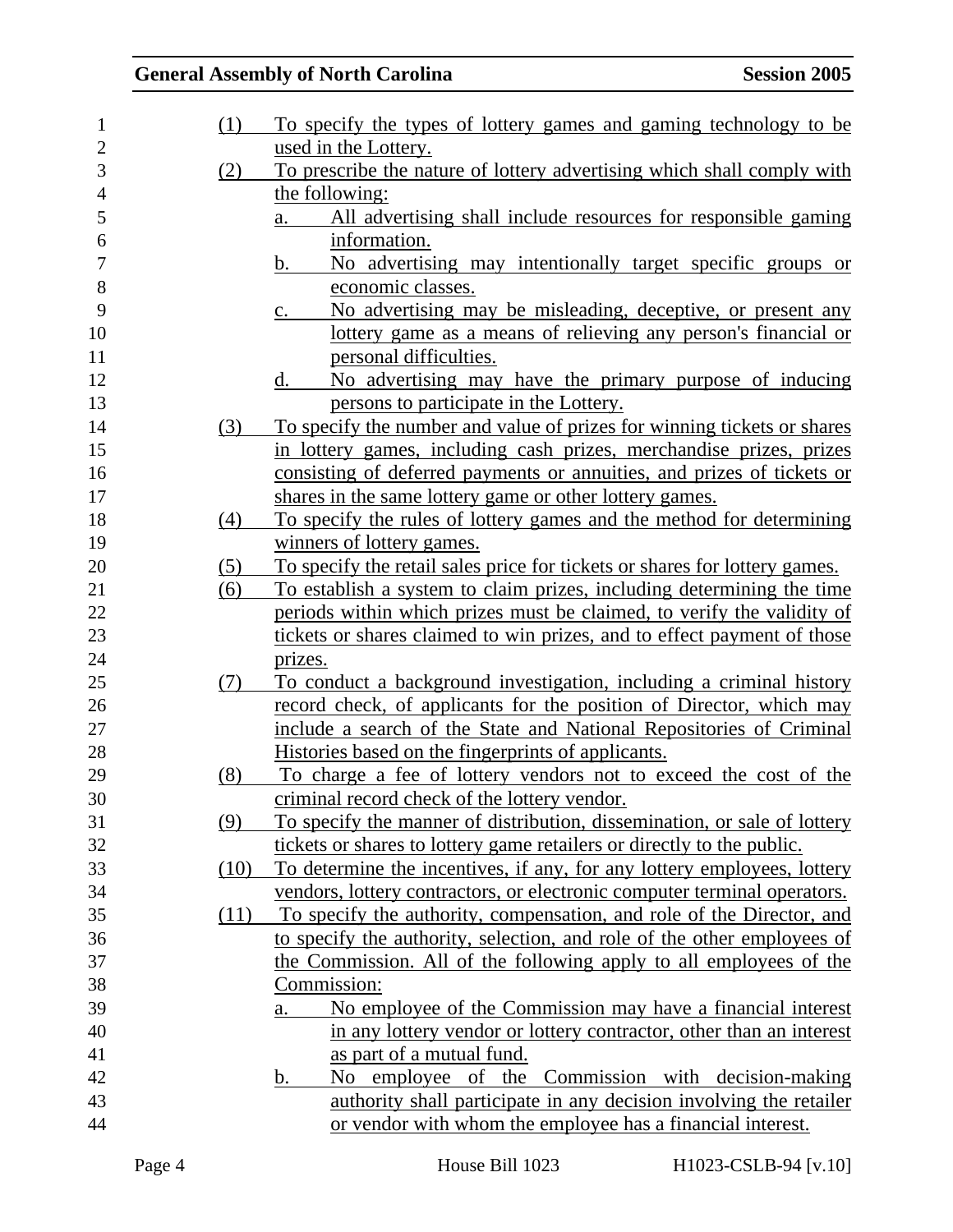|                             | <b>General Assembly of North Carolina</b>                                                 | <b>Session 2005</b> |
|-----------------------------|-------------------------------------------------------------------------------------------|---------------------|
|                             | No employee of the Commission who leaves the employment of<br>$\mathbf{c}$ .              |                     |
|                             | the Commission may represent any vendor or retailer before the                            |                     |
|                             | Commission for a period of one year following termination of                              |                     |
|                             | employment with the Commission.                                                           |                     |
|                             | A background investigation shall be conducted on each<br>d.                               |                     |
|                             | applicant for employment with the Commission.                                             |                     |
|                             | The Commission shall bond all employees with access to lottery<br>e.                      |                     |
|                             | funds or revenue or security.                                                             |                     |
| (12)                        | To approve and authorize the Director to enter into agreements with                       |                     |
|                             | other states to operate and promote multistate lotteries consistent with                  |                     |
|                             | the purposes set forth in this Chapter.                                                   |                     |
| (13)                        | Any other powers necessary for the Commission to carry out its                            |                     |
|                             | responsibilities under this Chapter.                                                      |                     |
| (b)                         | Article 3D of Chapter 147 of the General Statutes shall not apply to the                  |                     |
| Commission.                 |                                                                                           |                     |
| "§ 18C-115. Reports.        |                                                                                           |                     |
|                             | The Commission shall send quarterly and annual reports on the operations of the           |                     |
|                             | Commission to the Governor, State Treasurer, and to the General Assembly. The reports     |                     |
|                             | shall include complete statements of lottery revenues, prize disbursements, expenses,     |                     |
|                             | net revenues, and all other financial transactions involving lottery funds, including the |                     |
| occurrence of any audit.    |                                                                                           |                     |
| "§ 18C-116. Audits.         |                                                                                           |                     |
|                             | The State Auditor shall conduct annual audits of all accounts and transactions of the     |                     |
|                             | Commission and any other special postaudits the State Auditor considers to be             |                     |
| necessary.                  |                                                                                           |                     |
|                             | "§§ 18C-117 through 18C-119: Reserved for future codification purposes.                   |                     |
|                             | "Article 3.                                                                               |                     |
|                             | "North Carolina State Lottery Director.                                                   |                     |
|                             | "§ 18C-120. Selection of the Director; powers and duties.                                 |                     |
| (a)                         | The Commission shall select a Director to operate and administer the Lottery              |                     |
|                             | and to serve as the Secretary of the Commission. Except as to the provisions of Articles  |                     |
|                             | 6 and 7 of Chapter 126 of the General Statutes, the Director shall be exempt from the     |                     |
| <b>State Personnel Act.</b> |                                                                                           |                     |
| (b)                         | The Director shall have the following powers and duties, under the                        |                     |
|                             | supervision of the Commission:                                                            |                     |
| (1)                         | To provide for the reporting of payment of lottery game prizes to State                   |                     |
|                             | and federal tax authorities and for the withholding of State and federal                  |                     |
|                             | income taxes from lottery game prizes as provided in State and federal                    |                     |
|                             | law.                                                                                      |                     |
| (2)                         | To conduct a background investigation, including a criminal history                       |                     |
|                             | record check, of applicants for employment with the Commission,                           |                     |
|                             | lottery retailers, and lottery contractors, which may include a search of                 |                     |
|                             | the State and National Repositories of Criminal Histories based on the                    |                     |
|                             | fingerprints of applicants.                                                               |                     |
|                             |                                                                                           |                     |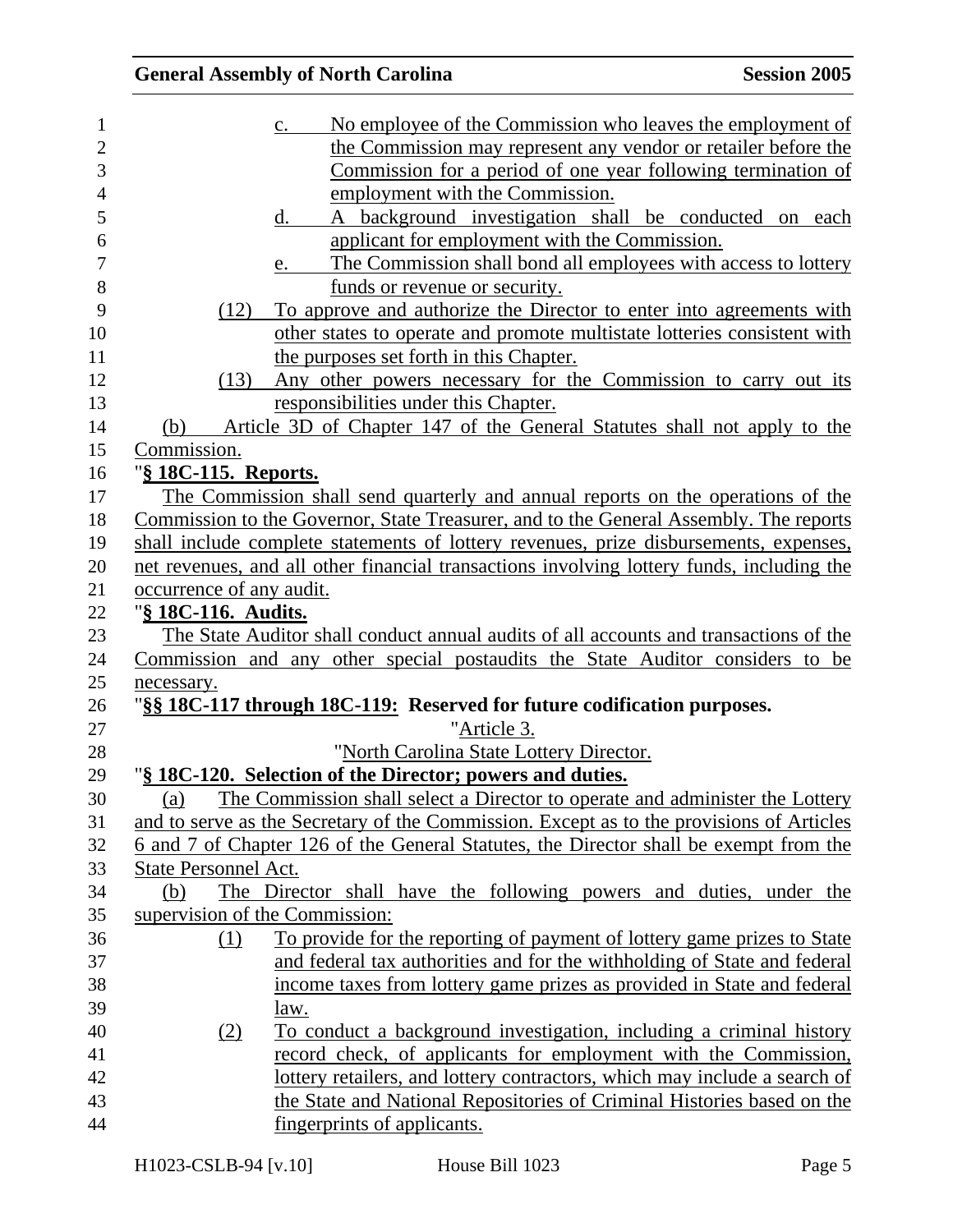| 1              | (3)                             | To set the salaries of all Commission employees, subject to the                             |
|----------------|---------------------------------|---------------------------------------------------------------------------------------------|
| $\overline{2}$ |                                 | approval of the Commission. Except for the provisions of Articles 6                         |
| 3              |                                 | and 7 of Chapter 126 of the General Statutes, all employees of the                          |
| $\overline{4}$ |                                 | <u>Commission shall be exempt from the State Personnel Act.</u>                             |
| 5              | (4)                             | To enter into contracts with lottery retailers and lottery contractors                      |
| 6              |                                 | upon approval by the Commission.                                                            |
| 7              | (5)                             | To provide for the security and accuracy in the operation and                               |
| 8              |                                 | administration of the Commission and the Lottery, including                                 |
| 9              |                                 | examining the background of all prospective employees, lottery                              |
| 10             |                                 | vendors, lottery contractors, and lottery retailers.                                        |
| 11             | (6)                             | To coordinate and collaborate with the appropriate law enforcement                          |
| 12             |                                 | authorities regarding investigations of violations of the laws relating to                  |
| 13             |                                 | the operation of the Lottery and make reports to the Commission                             |
| 14             |                                 | regarding those investigations.                                                             |
| 15             | (7)                             | To confer with the Commission on the operation and administration of                        |
| 16             |                                 | the Lottery and make available for inspection by the Commission all                         |
| 17             |                                 | <u>books, records, files, documents, and other information of the Lottery.</u>              |
| 18             | (8)                             | To study the operation and administration of other lotteries and to                         |
| 19             |                                 | collect demographic and other information concerning the Lottery and                        |
| 20             |                                 | make recommendations to improve the operation and administration of                         |
| 21             |                                 | the Lottery to the Commission, to the Governor, and to the General                          |
| 22             |                                 | Assembly.                                                                                   |
| 23             | (9)                             | To provide monthly financial reports to the Commission of all lottery                       |
| 24             |                                 | revenues, prize disbursements, expenses, net revenues, and all other                        |
| 25             |                                 | financial transactions involving lottery funds.                                             |
| 26             | (10)                            | To enter into agreements with other states to operate and promote                           |
| 27             |                                 | multistate lotteries consistent with the purposes set forth in this                         |
| 28             |                                 | Chapter and upon the approval of the Commission.                                            |
| 29             |                                 | "§ 18C-121. Accountability; books and records.                                              |
| 30             |                                 | The Director shall have made and kept books and records that accurately and                 |
| 31             |                                 | completely reflect each day's transactions, including the distribution of tickets or shares |
| 32             |                                 | to lottery game retailers, receipt of funds, prize claims, prizes paid directly by the      |
| 33             |                                 | Commission, expenses, and all other financial transactions involving lottery funds          |
| 34             |                                 | necessary to permit preparation of financial statements that conform with generally         |
| 35             | accepted accounting principles. |                                                                                             |
| 36             |                                 | "§ 18C-122. Independent audits.                                                             |
| 37             | (a)                             | At the beginning of each calendar year, the Commission shall engage an                      |
| 38             |                                 | independent firm experienced in security procedures, including computer security and        |
| 39             |                                 | systems security, to conduct a comprehensive study and evaluation of all aspects of         |
| 40             |                                 | security in the operation of the Commission and of the Lottery. At a minimum, such a        |
| 41             |                                 | security assessment should include a review of network vulnerability, application           |
| 42             |                                 | vulnerability, application code review, wireless security, security policy and processes,   |
| 43             |                                 | security/privacy program management, technology infrastructure and security controls,       |
| 44             |                                 | security organization and governance, and operational effectiveness.                        |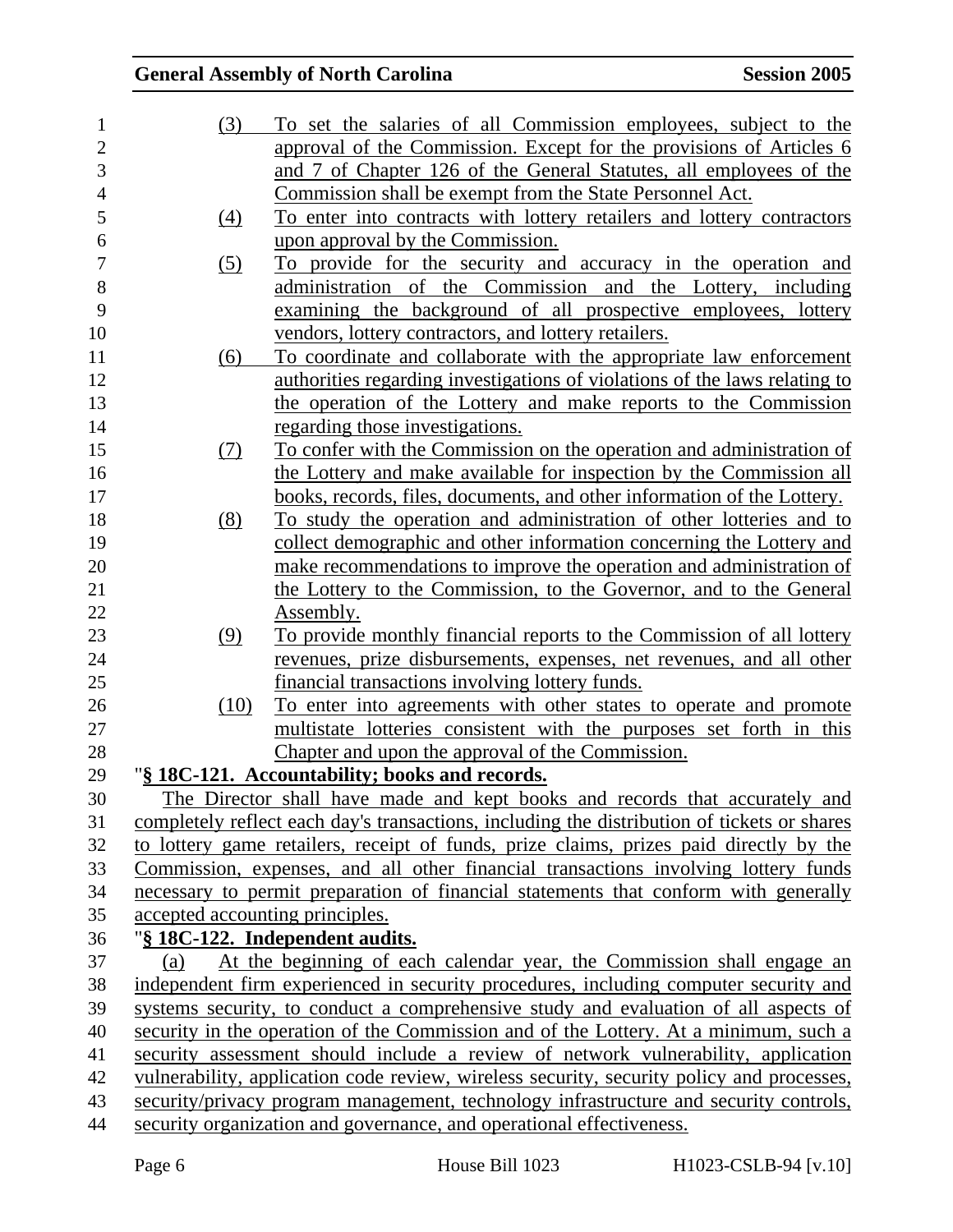| 1              | The portion of the security audit report containing the overall evaluation of<br>(b)                                                                                     |
|----------------|--------------------------------------------------------------------------------------------------------------------------------------------------------------------------|
| $\overline{2}$ | the Commission and of lottery games in terms of each aspect of security shall be                                                                                         |
| 3              | presented to the Commission, to the Governor, and to the General Assembly.                                                                                               |
| $\overline{4}$ | The portion of the security audit report containing specific recommendations<br>(c)                                                                                      |
| 5              | shall be confidential, shall be presented only to the Director and to the Commission, and                                                                                |
| 6              | shall be exempt from Chapter 132 of the General Statutes. The Commission may hear                                                                                        |
| $\tau$         | the report of such an audit, discuss, and take action on any recommendations to address                                                                                  |
| $8\,$          | that audit under G.S. $143-318.11(a)(1)$ .                                                                                                                               |
| 9              | Biennially at the end of the fiscal year, the Commission shall engage an<br>(d)                                                                                          |
| 10             | independent auditing firm that has experience in evaluating the operation of lotteries to                                                                                |
| 11             | perform an audit of the Lottery. The results of this audit shall be presented to the                                                                                     |
| 12             | Commission, to the Governor, and to the General Assembly.                                                                                                                |
| 13             | "§§ 18C-123 through 18C-129: Reserved for future codification purposes.                                                                                                  |
| 14             | "Article 4.                                                                                                                                                              |
| 15             | "Operation of Lottery.                                                                                                                                                   |
| 16             | "§ 18C-130. Types of lottery games; lottery games and lottery advertising; certain                                                                                       |
| 17             | disclosures and information to be provided.                                                                                                                              |
| 18             | The Commission shall determine the type of lottery games that may be used<br>(a)                                                                                         |
| 19             | in the Lottery. Games may include instant lotteries, online games, games played on                                                                                       |
| 20             | computer terminals or other devices, and other games traditional to a lottery or that have                                                                               |
| 21             | been conducted by any other state government-operated lottery.                                                                                                           |
| 22             | In lottery games using tickets, each ticket in a particular game shall have<br>(b)                                                                                       |
| 23             | printed on it a unique number distinguishing it from every other ticket in that lottery                                                                                  |
| $24\,$         | game and an abbreviated form of the game-play rules, including resources for                                                                                             |
| 25             | responsible gaming information. In lottery games using tickets, each ticket may have                                                                                     |
| 26             | printed on it a depiction of one or more cartoon characters, whose primary appeal is not                                                                                 |
| 27<br>28       | to minors. In lottery games using tickets with preprinted winners, the overall estimated                                                                                 |
| 29             | odds of winning prizes shall be printed on each ticket. No name or photograph of a<br>current or former elected official shall appear on the tickets of any lottery game |
| 30             | In games using electronic computer terminals or other devices to play lottery<br>(c)                                                                                     |
| 31             | games, no coins or currency shall be dispensed to players from those electronic                                                                                          |
| 32             | computer terminals or devices.                                                                                                                                           |
| 33             | No games shall be based on the outcome of a particular sporting event or on<br>(d)                                                                                       |
| 34             | the results of a series of sporting events.                                                                                                                              |
| 35             | Lottery advertising shall be tastefully designed and presented in a manner to<br>(e)                                                                                     |
| 36             | minimize the appeal of lottery games to minors. The use of cartoon characters or of                                                                                      |
| 37             | false, misleading, or deceptive information in lottery advertising is prohibited. All                                                                                    |
| 38             | advertising promoting the sale of lottery tickets or shares for a particular game shall                                                                                  |
| 39             | include the actual or estimated overall odds of winning the game.                                                                                                        |
| 40             | The Commission shall make available a detailed tabulation of the estimated<br>(f)                                                                                        |
| 41             | number of prizes of each particular prize denomination that are expected to be awarded                                                                                   |
| 42             | in each lottery game or the estimated odds of winning these prizes at the time that                                                                                      |
| 43             | lottery game is offered for sale to the public.                                                                                                                          |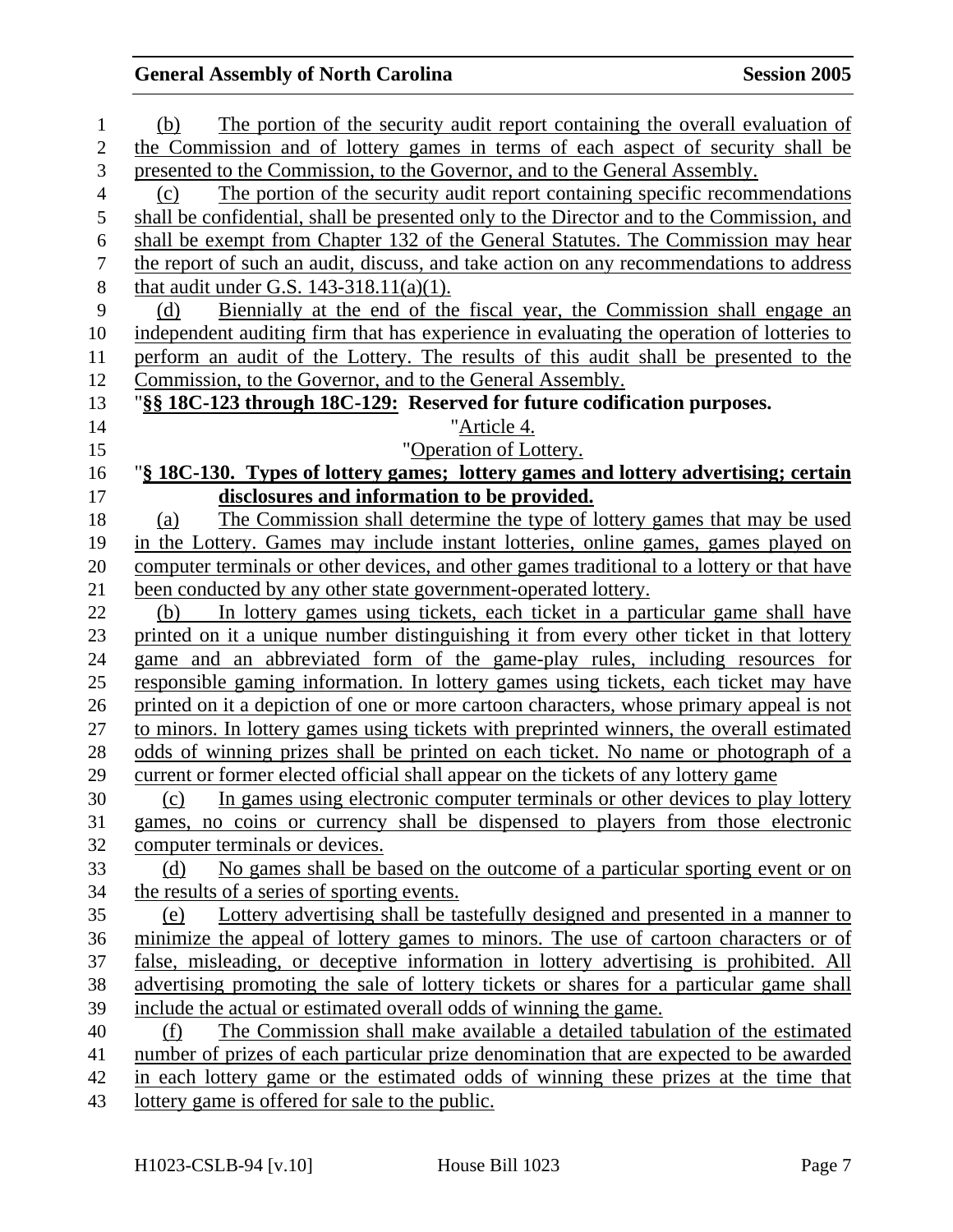| 1                | (g)           |            | The Commission shall, in consultation with the Department of Health and                 |
|------------------|---------------|------------|-----------------------------------------------------------------------------------------|
| $\overline{2}$   |               |            | Human Services, develop and provide information to the public about gambling            |
| 3                |               |            | addiction and treatment.                                                                |
| $\overline{4}$   |               |            | "§ 18C-131. Sales and sale price of tickets and shares; sales to minors prohibited.     |
| 5                | (a)           |            | The Commission may sell tickets and shares directly to the public, contract             |
| 6                |               |            | with lottery game retailers to sell tickets and shares, or distribute tickets or shares |
| $\overline{7}$   |               |            | through any other method authorized by the Commission.                                  |
| $8\,$            | (b)           |            | No ticket or share in a lottery game shall be sold or resold for more than the          |
| $\boldsymbol{9}$ |               |            | retail sales price established by the Commission.                                       |
| 10               | (c)           |            | The minimum retail price of each ticket or share in any lottery game shall be           |
| 11               |               |            | fifty cents $(50¢)$ . The minimum retail price shall not apply to any discounts or      |
| 12               |               |            | promotions authorized by the Commission for a particular lottery game.                  |
| 13               | (d)           |            | It shall be unlawful for a person to sell a lottery ticket or share to a person         |
| 14               |               |            | under the age of 18 years. No person under the age of 18 years shall purchase a lottery |
| 15               |               |            | ticket or share. A person who violates this subsection shall be guilty of a Class 1     |
| 16               | misdemeanor.  |            |                                                                                         |
| 17               | (e)           |            | It shall be a defense for the person who sold a ticket or share in violation of         |
| 18               |               |            | subsection (d) of this section if the person does either of the following:              |
| 19               |               | (1)        | Shows that the purchaser produced a drivers license, a special                          |
| 20               |               |            | identification card issued under G.S. 20-37.7, a military identification                |
| 21               |               |            | card, or a passport, showing the purchaser to be at least 18 years old                  |
| 22               |               |            | and bearing a physical description of the person named on the card that                 |
| 23               |               |            | reasonably describes the purchaser.                                                     |
| 24               |               | (2)        | Produces evidence of other facts that reasonably indicated at the time                  |
| 25               |               |            | of sale that the purchaser was at least 18 years old.                                   |
| 26               | "§ 18C-132.   |            | Procedures for drawings and claiming prizes; payment of prizes;                         |
| 27               |               |            | protection of information concerning certain prize winners.                             |
| 28               | (a)           |            | If a lottery game uses a daily or less frequent drawing of winning numbers, a           |
| 29               |               |            | drawing among entries, or a drawing among finalists, all of the following conditions    |
| 30               | shall be met: |            |                                                                                         |
| 31               |               | <u>(1)</u> | The drawings shall be open to the public.                                               |
| 32               |               | (2)        | The drawings shall be witnessed by an independent certified public                      |
| 33               |               |            | accountant.                                                                             |
| 34               |               | (3)        | Any equipment used in the drawings shall be inspected by the                            |
| 35               |               |            | independent certified public accountant and an employee of the                          |
| 36               |               |            | Commission both before and after the drawings.                                          |
| 37               |               | (4)        | Audio and visual records of the drawings and inspections shall be                       |
| 38               |               |            | made.                                                                                   |
| 39               | (b)           |            | Prizes that remain unclaimed after the period set by the Commission for                 |
| 40               |               |            | claiming the prizes shall not be considered abandoned property. If a valid claim is not |
| 41               |               |            | made for a prize within the applicable period, the unclaimed prize money shall be       |
| 42               |               |            | handled in accordance with Article 35A of Chapter 115C of the General Statutes.         |
| 43               | (c)           |            | After the expiration of the claim period for prizes for each lottery game, the          |
| 44               |               |            | Commission shall make available a detailed tabulation of the total number of prizes of  |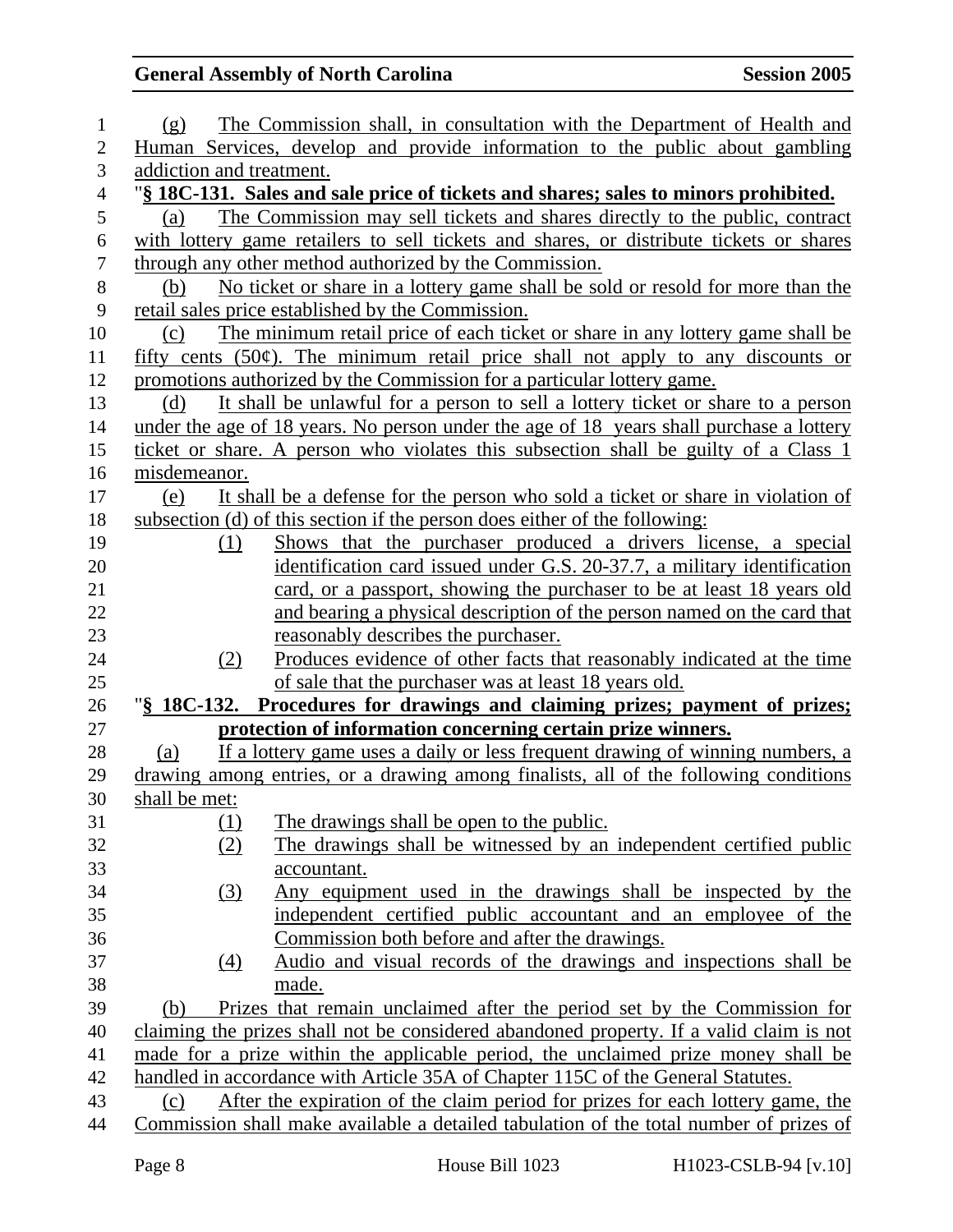| 1                | each prize denomination that was actually claimed and paid directly by the               |
|------------------|------------------------------------------------------------------------------------------|
| $\overline{2}$   | Commission.                                                                              |
| 3                | No prize shall be paid for a lottery ticket or share that is stolen, counterfeit,<br>(d) |
| $\overline{4}$   | altered, fraudulent, unissued, produced or issued in error, unreadable, not received or  |
| 5                | recorded by the Commission by the applicable deadlines, lacking in captions that         |
| 6                | conform and agree with the play symbols as appropriate to the lottery game involved, or  |
| $\boldsymbol{7}$ | not in compliance with any additional specific rules and public or confidential          |
| 8                | validation and security tests appropriate to the particular game involved.               |
| 9                | No valid claim for a prize in any lottery game shall be paid more than once.<br>(e)      |
| 10               | The Director, Commission, and the State shall be discharged of all liability upon        |
| 11               | payment of a prize.                                                                      |
| 12               | Winners of less than six hundred dollars (\$600.00) shall be permitted to claim<br>(f)   |
| 13               | prizes from any of the following:                                                        |
| 14               | The same lottery game retailer who sold the winning ticket or share.<br>(1)              |
| 15               | (2)<br>Any other lottery retailer.                                                       |
| 16               | The Commission.<br>(3)                                                                   |
| 17               | Winners of six hundred dollars (\$600.00) or more shall claim prizes directly<br>(g)     |
| 18               | from the Commission.                                                                     |
| 19               | The right of any person to a prize shall not be assignable. Payment of any<br>(h)        |
| 20               | prize may be paid to the estate of a deceased prizewinner or to a person designated      |
| 21               | pursuant to a court order.                                                               |
| 22               | No ticket or share in a lottery game shall be purchased by, and no prize shall<br>(i)    |
| 23               | be paid to, a member of the Commission, the Director, or employee of the Commission,     |
| 24               | or to any spouse, parent, or child living in the same household as a person disqualified |
| 25               | by this subsection.                                                                      |
| 26               | No prize shall be paid to a person under the age of 18.<br>$\Omega$                      |
| 27               | If a prize winner submits to the Commission a copy of a protective order<br>(k)          |
| 28               | without attachments, if any, issued to that person under G.S. 50B-3 or a lawful order of |
| 29               | any court of competent jurisdiction restricting the access or contact of one or more     |
| 30               | persons with that prize winner or a current and valid Address Confidentiality Program    |
| 31               | authorization card issued pursuant to the provisions of Chapter 15C of the General       |
| 32               | Statutes, that prize winner's identifying information shall be treated as confidential   |
| 33               | information under G.S. 132-1.2 as long as the protective order remains in effect or the  |
| 34               | prize winner remains a certified program participant in the Address Confidentiality      |
| 35               | Program. That prize winner's identifying information shall be available for inspection   |
| 36               | by a law enforcement agency or by a person identified in a court order if inspection of  |
| 37               | the address by that person is directed by that court order.                              |
| 38               | All prizes are subject to the State income tax.<br>$\left( \frac{1}{2} \right)$          |
| 39               | "§ 18C-133. Lottery game-play rules and winner validation procedures.                    |
| 40               | By purchasing a ticket or share in a lottery game, a player agrees to abide by,<br>(a)   |
| 41               | and be bound by, the game-play rules adopted by the Commission that apply to any         |
| 42               | particular lottery game involved.                                                        |
| 43               | All players acknowledge that the determination of whether the player is a<br>(b)         |
| 44               | winner is subject to the game-play rules and the winner validation procedures and        |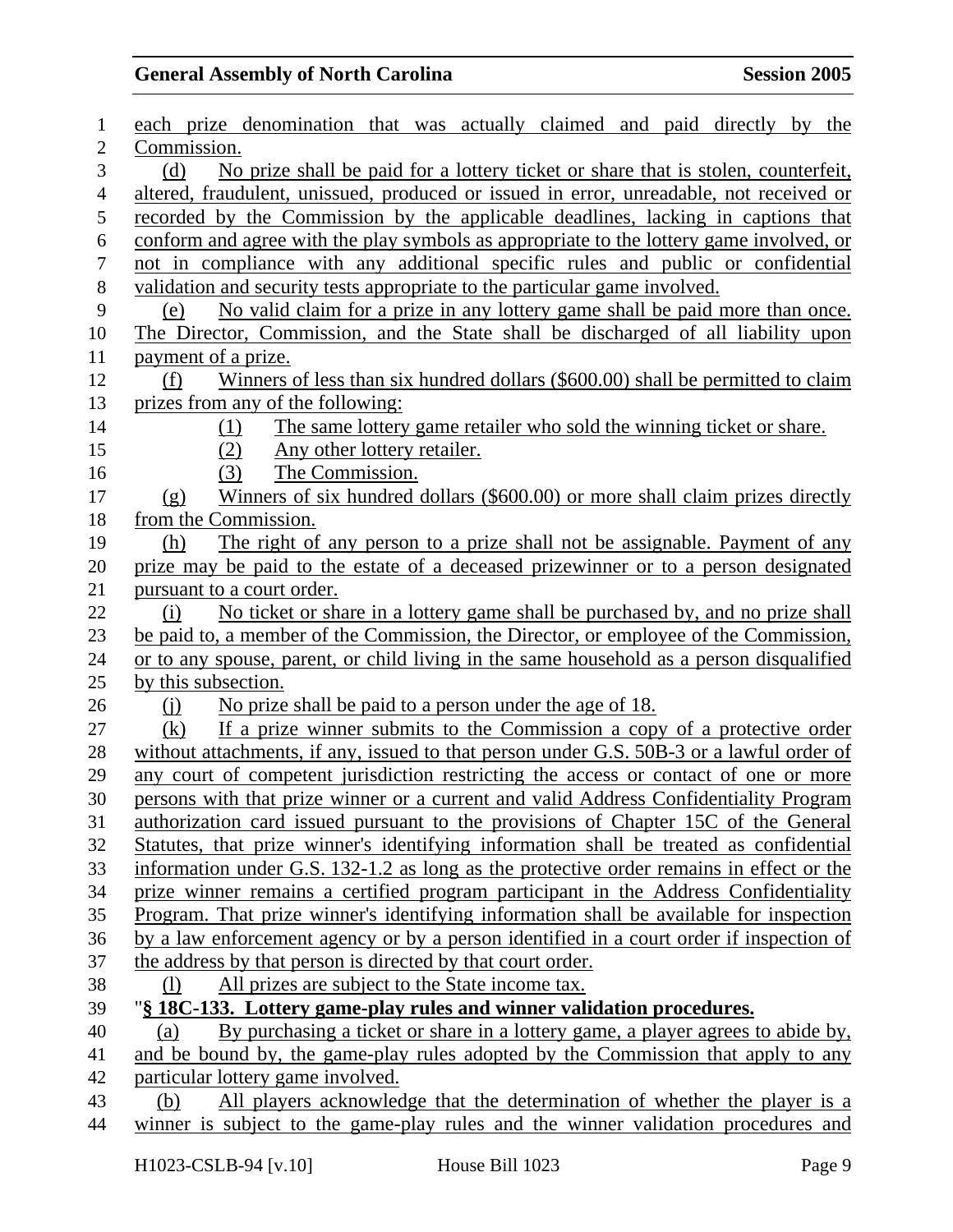1 confidential validation tests established by the Commission for the particular lottery 2 game involved. 3 "**§ 18C-134. Setoff for debt collection against lottery prizes.** 4 (a) Purpose. – The Commission must establish a debt set-off program by which 5 lottery prize payments may be used to satisfy a debt owed or collected by a claimant 6 agency that is at least fifty dollars (\$50.00). The collection remedy under this section is 7 in addition to and not in substitution for any other remedy available by law. 8 (b) Notification. – A claimant agency seeking to attempt collection of a debt 9 through setoff must notify the Commission in writing and supply information necessary 10 to identify the debtor. The claimant agency may include with the notification the date, if 11 any, that the debt is expected to expire. The agency must notify the Commission in 12 writing when a debt has been paid or is no longer owed the agency. A local agency may 13 not submit a debt for collection under this section until it has met the requirements of 14 G.S. 105A-5, and it must submit the debt to the Commission through one of the entities 15 listed in G.S. 105A-3(b1). 16 (c) Setoff. – The Commission must match the information submitted by the 17 claimant agency with persons who are entitled to a State lottery prize payment in an 18 amount of six hundred dollars (\$600.00) or more. If there is a match, the Commission 19 must set off the debt against the lottery winnings to which the debtor would otherwise 20 be entitled. When there are multiple claims to be set off, the priority in claims to set off 21 is the same as provided in G.S. 105A-12. The winnings that exceed the amount of the 22 debt, if any, must be paid to that person. The Commission must mail the debtor written 23 notice that the setoff has occurred and must transfer the net proceeds collected to the 24 claimant agency. If the claimant agency is a State agency, that agency must credit the 25 amount received to a nonreverting trust account and must follow the procedure set in 26 G.S. 105A-8. 27 (d) Collection Assistance Fee. – To recover the costs incurred by the 28 Commission in collecting debts under this section, a collection assistance fee of five 29 dollars (\$5.00) may be imposed on each debt collected through setoff. The Commission 30 must collect this fee as part of the debt and retain it. To recover the costs incurred by 31 local agencies in submitting debts for collection under this section, a collection 32 assistance fee of fifteen dollars (\$15.00) may be imposed on each local agency debt 33 collected through setoff. The Commission must collect this fee as part of the debt and 34 remit it to the clearinghouse that submitted the debt. The collection assistance fees do 35 not apply to child support debts. If the Commission is able to collect only part of a debt 36 through setoff, the Commission's collection assistance fee has priority over the local 37 collection assistance fee and over the remainder of the debt. The local collection 38 assistance fee has priority over the remainder of the debt. 39 (e) Confidentiality. – Notwithstanding any confidentiality statute of a claimant 40 agency, the exchange of information among the Commission, the claimant agency, the 41 organization submitting debts on behalf of a local agency, and the debtor necessary to 42 implement this section is lawful. The information an agency or organization obtains 43 from the Commission in accordance with the exemption in this subsection may be used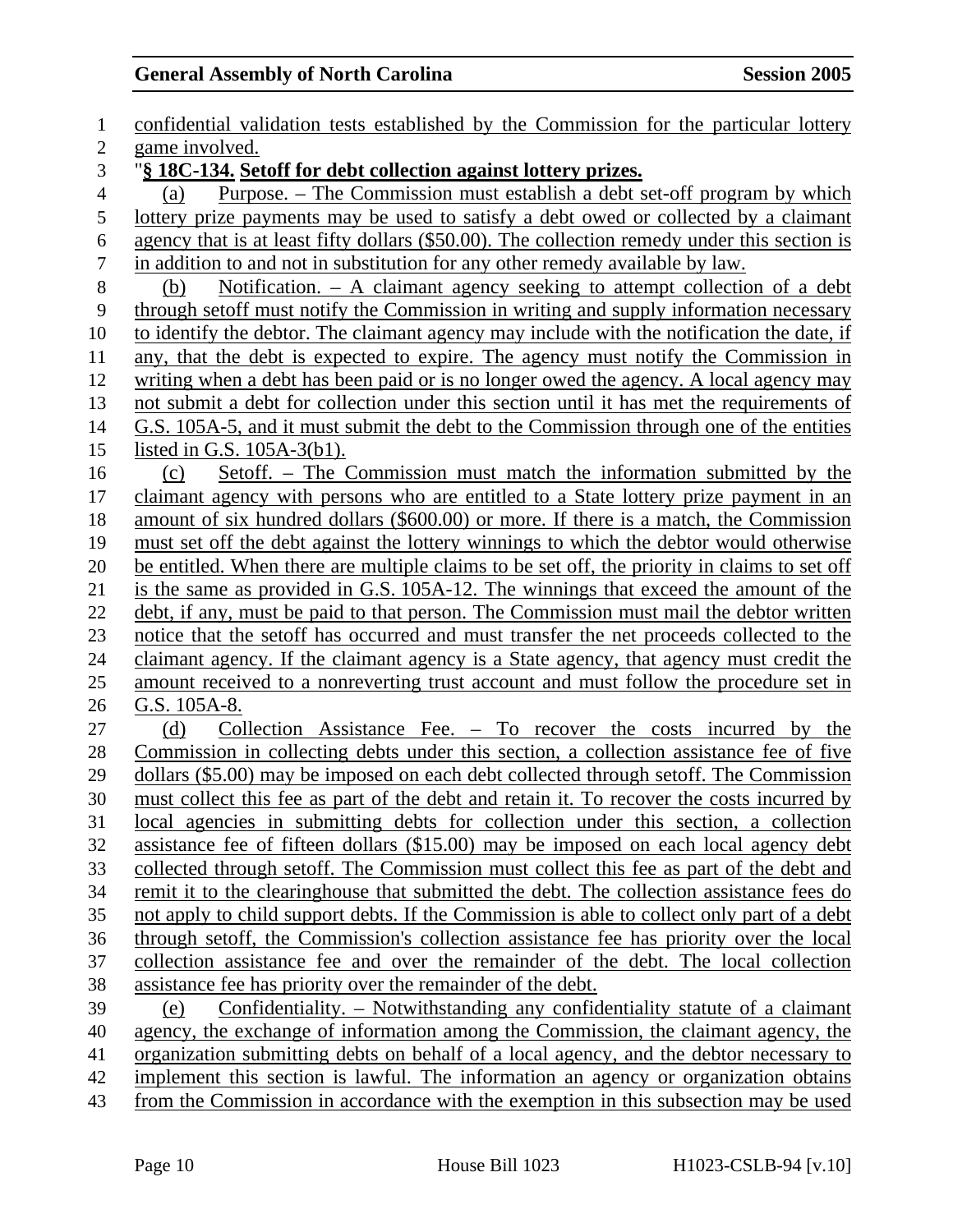| $\mathbf{1}$     |                                                                             |     | by the agency or organization only in the pursuit of its debt collection duties and          |  |
|------------------|-----------------------------------------------------------------------------|-----|----------------------------------------------------------------------------------------------|--|
| $\overline{2}$   | practices.                                                                  |     |                                                                                              |  |
| 3                | Definitions. – The definitions in G.S. 105A-2 apply in this section.<br>(f) |     |                                                                                              |  |
| $\overline{4}$   | "§§ 18C-135 through 18C-139: Reserved for future codification purposes.     |     |                                                                                              |  |
| 5                |                                                                             |     | "Article 5.                                                                                  |  |
| $\boldsymbol{6}$ |                                                                             |     | "Lottery Game Retailers.                                                                     |  |
| $\overline{7}$   |                                                                             |     | "§ 18C-140. Contracting with lottery game retailers.                                         |  |
| $8\,$            |                                                                             |     | The Commission may contract with lottery game retailers to sell tickets or shares for        |  |
| 9                |                                                                             |     | lottery games upon such terms and conditions as it considers appropriate. The contract       |  |
| 10               |                                                                             |     | entered into between the Commission and the lottery game retailer shall be considered a      |  |
| 11               |                                                                             |     | permit for purposes of Chapter 18B of the General Statutes. No contract to act as a          |  |
| 12               |                                                                             |     | lottery game retailer is assignable or transferable. All contracts with lottery game         |  |
| 13               |                                                                             |     | retailers shall provide that the Director may terminate the contract if the lottery game     |  |
| 14               |                                                                             |     | retailer violates a provision of this Chapter.                                               |  |
| 15               |                                                                             |     | "§ 18C-141. Selection of lottery game retailers.                                             |  |
| 16               | (a)                                                                         |     | The Director shall recommend to the Commission those persons with whom                       |  |
| 17               |                                                                             |     | to contract as lottery game retailers. To the extent practicable, the Director shall meet    |  |
| 18               |                                                                             |     | the minority participation goals under Article 8 of Chapter 143 of the General Statutes.     |  |
| 19               | (b)                                                                         |     | The Director may not recommend contracting with any of the following:                        |  |
| 20               |                                                                             | (1) | A natural person under 21 years of age. This minimum age shall not                           |  |
| 21               |                                                                             |     | prohibit employees of a lottery game retailer who are under 21 years of                      |  |
| 22               |                                                                             |     | age from selling lottery tickets or shares during their employment.                          |  |
| 23               |                                                                             | (2) | A person who would be engaged exclusively in the business of selling                         |  |
| 24               |                                                                             |     | lottery tickets or shares or operating electronic computer terminals or                      |  |
| 25               |                                                                             |     | other devices solely for entertainment.                                                      |  |
| 26               |                                                                             | (3) | A person who is not current in filing all applicable tax returns to the                      |  |
| 27               |                                                                             |     | State and in payment of all taxes, interest, and penalties owed to the                       |  |
| 28               |                                                                             |     | State, excluding items under formal appeal under applicable statutes.                        |  |
| 29               |                                                                             |     | Upon request of the Director, the Department of Revenue shall provide                        |  |
| 30               |                                                                             |     | this information about a specific person to the Commission.                                  |  |
| 31               |                                                                             | (4) | A person who resides in the same household as a member of the                                |  |
| 32               |                                                                             |     | Commission, the Director, or any other employee of the Commission.                           |  |
| 33               | (c)                                                                         |     | Upon approval of the Commission, the Director shall enter into a contract                    |  |
| 34               |                                                                             |     | with the person to sell tickets or shares upon such terms and conditions as the              |  |
| 35               | Commission directs.                                                         |     |                                                                                              |  |
| 36               |                                                                             |     | "§ 18C-142. Compensation for lottery game retailers.                                         |  |
| 37               |                                                                             |     | The amount of compensation paid to lottery game retailers for their sales of lottery         |  |
| 38               |                                                                             |     | tickets or shares shall be seven percent $(7%)$ of the retail price of the tickets or shares |  |
| 39               |                                                                             |     | sold for each lottery game. The Commission shall require submission of reports and           |  |
| 40               |                                                                             |     | remission of lottery revenues to the Commission on a timely basis.                           |  |
| 41               |                                                                             |     | "§ 18C-143. Responsibilities of lottery game retailers.                                      |  |
| 42               | (a)                                                                         |     | A lottery game retailer shall comply with all provisions of this Article and the             |  |
| 43               |                                                                             |     | contract with the Commission.                                                                |  |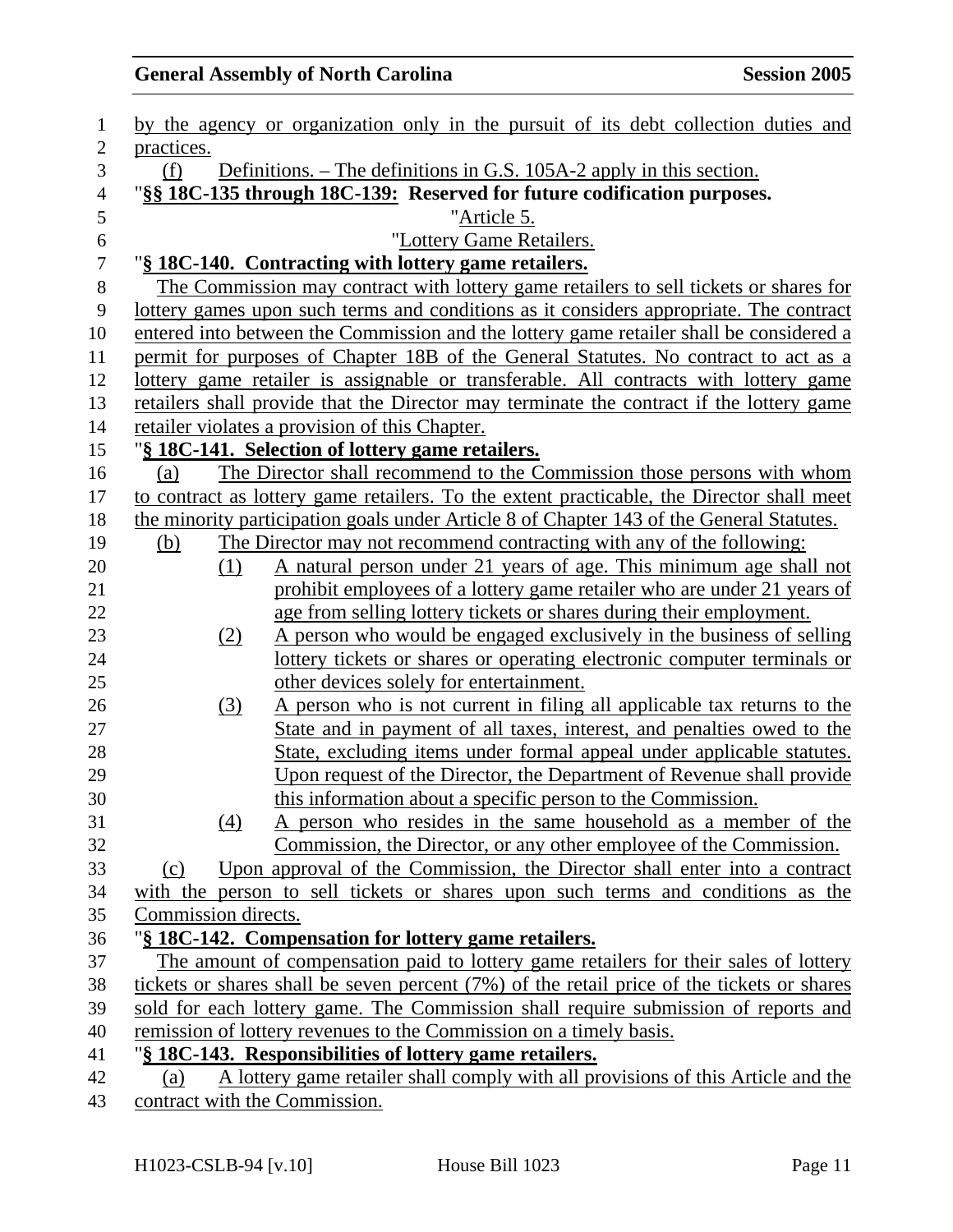| 1                                                                    | A lottery game retailer shall sell no lottery tickets or shares unless the retailer<br>(b)                                                                                                                                                                                                                                                                                                                                                                                                                                                                                                                                                                                                                                                                                                                                                                                                                                                                                                                                        |
|----------------------------------------------------------------------|-----------------------------------------------------------------------------------------------------------------------------------------------------------------------------------------------------------------------------------------------------------------------------------------------------------------------------------------------------------------------------------------------------------------------------------------------------------------------------------------------------------------------------------------------------------------------------------------------------------------------------------------------------------------------------------------------------------------------------------------------------------------------------------------------------------------------------------------------------------------------------------------------------------------------------------------------------------------------------------------------------------------------------------|
| $\overline{2}$                                                       | conspicuously displays a certificate of authority, signed by the Director, to sell lottery                                                                                                                                                                                                                                                                                                                                                                                                                                                                                                                                                                                                                                                                                                                                                                                                                                                                                                                                        |
| 3                                                                    | tickets or shares. The Commission shall issue a certificate of authority to each lottery                                                                                                                                                                                                                                                                                                                                                                                                                                                                                                                                                                                                                                                                                                                                                                                                                                                                                                                                          |
| $\overline{4}$                                                       | game retailer for purposes of display for each retail outlet owned or operated by the                                                                                                                                                                                                                                                                                                                                                                                                                                                                                                                                                                                                                                                                                                                                                                                                                                                                                                                                             |
| 5                                                                    | lottery game retailer. No certificate is assignable or transferable.                                                                                                                                                                                                                                                                                                                                                                                                                                                                                                                                                                                                                                                                                                                                                                                                                                                                                                                                                              |
| 6                                                                    | A lottery game retailer shall furnish an appropriate bond or letter of credit, if<br>(c)                                                                                                                                                                                                                                                                                                                                                                                                                                                                                                                                                                                                                                                                                                                                                                                                                                                                                                                                          |
| $\boldsymbol{7}$                                                     | so requested by the Director. The Commission may authorize the Director to purchase                                                                                                                                                                                                                                                                                                                                                                                                                                                                                                                                                                                                                                                                                                                                                                                                                                                                                                                                               |
| $8\,$                                                                | blanket bonds covering the activities of any or all lottery game retailers.                                                                                                                                                                                                                                                                                                                                                                                                                                                                                                                                                                                                                                                                                                                                                                                                                                                                                                                                                       |
| 9                                                                    | The Commission shall adopt rules to establish procedures governing how the<br>(d)                                                                                                                                                                                                                                                                                                                                                                                                                                                                                                                                                                                                                                                                                                                                                                                                                                                                                                                                                 |
| 10                                                                   | <u>lottery</u> game retailers:                                                                                                                                                                                                                                                                                                                                                                                                                                                                                                                                                                                                                                                                                                                                                                                                                                                                                                                                                                                                    |
| 11                                                                   | Account for all tickets or shares in their custody, including tickets and<br>(1)                                                                                                                                                                                                                                                                                                                                                                                                                                                                                                                                                                                                                                                                                                                                                                                                                                                                                                                                                  |
| 12                                                                   | shares sold.                                                                                                                                                                                                                                                                                                                                                                                                                                                                                                                                                                                                                                                                                                                                                                                                                                                                                                                                                                                                                      |
| 13                                                                   | Account for the money collected from the sale of tickets and shares.<br>(2)                                                                                                                                                                                                                                                                                                                                                                                                                                                                                                                                                                                                                                                                                                                                                                                                                                                                                                                                                       |
| 14                                                                   | (3)<br>Remit funds to the Commission, provided that all payments shall be in                                                                                                                                                                                                                                                                                                                                                                                                                                                                                                                                                                                                                                                                                                                                                                                                                                                                                                                                                      |
| 15                                                                   | the form of electronic fund transfers or other recorded financial                                                                                                                                                                                                                                                                                                                                                                                                                                                                                                                                                                                                                                                                                                                                                                                                                                                                                                                                                                 |
| 16                                                                   | instruments as authorized by the Commission and approved by the                                                                                                                                                                                                                                                                                                                                                                                                                                                                                                                                                                                                                                                                                                                                                                                                                                                                                                                                                                   |
| 17                                                                   | Director.                                                                                                                                                                                                                                                                                                                                                                                                                                                                                                                                                                                                                                                                                                                                                                                                                                                                                                                                                                                                                         |
| 18                                                                   | No lottery retailer or applicant to be a lottery retailer shall pay, give, or make<br>(e)                                                                                                                                                                                                                                                                                                                                                                                                                                                                                                                                                                                                                                                                                                                                                                                                                                                                                                                                         |
| 19                                                                   | any economic opportunity, gift, loan, gratuity, special discount, favor, hospitality, or                                                                                                                                                                                                                                                                                                                                                                                                                                                                                                                                                                                                                                                                                                                                                                                                                                                                                                                                          |
| 20                                                                   | service, excluding food and beverages having an aggregate value not exceeding one                                                                                                                                                                                                                                                                                                                                                                                                                                                                                                                                                                                                                                                                                                                                                                                                                                                                                                                                                 |
| 21                                                                   | hundred dollars (\$100.00) in any calendar year, to the Director, to any member or                                                                                                                                                                                                                                                                                                                                                                                                                                                                                                                                                                                                                                                                                                                                                                                                                                                                                                                                                |
| 22                                                                   | employee of the Commission, or to any member of the immediate family residing in the                                                                                                                                                                                                                                                                                                                                                                                                                                                                                                                                                                                                                                                                                                                                                                                                                                                                                                                                              |
| 23                                                                   | same household as one of these individuals.                                                                                                                                                                                                                                                                                                                                                                                                                                                                                                                                                                                                                                                                                                                                                                                                                                                                                                                                                                                       |
| 24                                                                   |                                                                                                                                                                                                                                                                                                                                                                                                                                                                                                                                                                                                                                                                                                                                                                                                                                                                                                                                                                                                                                   |
| 25                                                                   | "Article 6.                                                                                                                                                                                                                                                                                                                                                                                                                                                                                                                                                                                                                                                                                                                                                                                                                                                                                                                                                                                                                       |
| 26                                                                   | "Lottery Vendors and Lottery Contractors.                                                                                                                                                                                                                                                                                                                                                                                                                                                                                                                                                                                                                                                                                                                                                                                                                                                                                                                                                                                         |
| 27                                                                   | "§ 18C-150. Procurements.                                                                                                                                                                                                                                                                                                                                                                                                                                                                                                                                                                                                                                                                                                                                                                                                                                                                                                                                                                                                         |
| 28                                                                   | The Commission shall be exempt from Article 3 of Chapter 143 of the General                                                                                                                                                                                                                                                                                                                                                                                                                                                                                                                                                                                                                                                                                                                                                                                                                                                                                                                                                       |
| 29                                                                   | Statutes but may use the services of the Department of Administration in procuring                                                                                                                                                                                                                                                                                                                                                                                                                                                                                                                                                                                                                                                                                                                                                                                                                                                                                                                                                |
| 30                                                                   | goods and services for the Commission.                                                                                                                                                                                                                                                                                                                                                                                                                                                                                                                                                                                                                                                                                                                                                                                                                                                                                                                                                                                            |
| 31                                                                   | "§ 18C-151. Contracts.                                                                                                                                                                                                                                                                                                                                                                                                                                                                                                                                                                                                                                                                                                                                                                                                                                                                                                                                                                                                            |
|                                                                      |                                                                                                                                                                                                                                                                                                                                                                                                                                                                                                                                                                                                                                                                                                                                                                                                                                                                                                                                                                                                                                   |
|                                                                      |                                                                                                                                                                                                                                                                                                                                                                                                                                                                                                                                                                                                                                                                                                                                                                                                                                                                                                                                                                                                                                   |
|                                                                      |                                                                                                                                                                                                                                                                                                                                                                                                                                                                                                                                                                                                                                                                                                                                                                                                                                                                                                                                                                                                                                   |
|                                                                      |                                                                                                                                                                                                                                                                                                                                                                                                                                                                                                                                                                                                                                                                                                                                                                                                                                                                                                                                                                                                                                   |
|                                                                      |                                                                                                                                                                                                                                                                                                                                                                                                                                                                                                                                                                                                                                                                                                                                                                                                                                                                                                                                                                                                                                   |
|                                                                      |                                                                                                                                                                                                                                                                                                                                                                                                                                                                                                                                                                                                                                                                                                                                                                                                                                                                                                                                                                                                                                   |
|                                                                      |                                                                                                                                                                                                                                                                                                                                                                                                                                                                                                                                                                                                                                                                                                                                                                                                                                                                                                                                                                                                                                   |
|                                                                      |                                                                                                                                                                                                                                                                                                                                                                                                                                                                                                                                                                                                                                                                                                                                                                                                                                                                                                                                                                                                                                   |
|                                                                      |                                                                                                                                                                                                                                                                                                                                                                                                                                                                                                                                                                                                                                                                                                                                                                                                                                                                                                                                                                                                                                   |
|                                                                      |                                                                                                                                                                                                                                                                                                                                                                                                                                                                                                                                                                                                                                                                                                                                                                                                                                                                                                                                                                                                                                   |
|                                                                      |                                                                                                                                                                                                                                                                                                                                                                                                                                                                                                                                                                                                                                                                                                                                                                                                                                                                                                                                                                                                                                   |
| 32<br>33<br>34<br>35<br>36<br>37<br>38<br>39<br>40<br>41<br>42<br>43 | Except as otherwise specifically provided in this subsection for contracts for<br>(a)<br>the purchase of services, apparatus, supplies, materials, or equipment, Article 8 of<br>Chapter 143 of the General Statutes, including the provisions relating to minority<br>participation goals, shall apply to contracts entered into by the Commission. If this<br>subsection and Article 8 of Chapter 143 are in conflict, the provisions of this subsection<br>shall control. In recognition of the particularly sensitive nature of the Lottery and the<br>competence, quality of product, experience, and timeliness, fairness, and integrity in the<br>operation and administration of the Lottery and maximization of the objective of raising<br>revenues, a contract for the purchase of services, apparatus, supplies, materials, or<br>equipment requiring an estimated aggregate expenditure of ninety thousand dollars<br>(\$90,000) or more may be awarded by the Commission only after the following have<br>occurred: |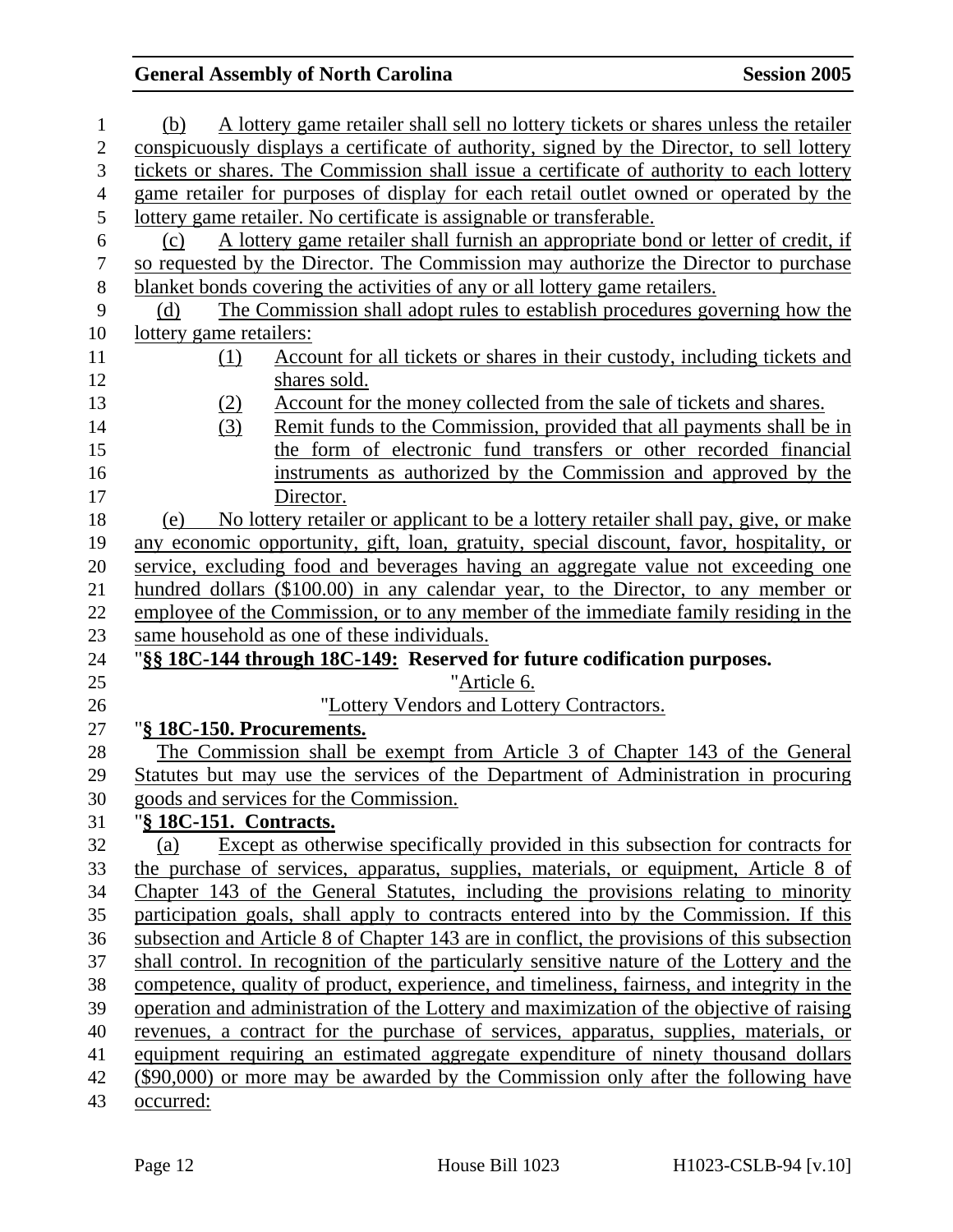| 1              |           | (1) | The Commission has invited proposals to be submitted by                            |
|----------------|-----------|-----|------------------------------------------------------------------------------------|
| $\overline{2}$ |           |     | advertisement by electronic means or advertisement in a newspaper                  |
| 3              |           |     | having general circulation in the State of North Carolina and                      |
| $\overline{4}$ |           |     | containing the following information:                                              |
| 5              |           |     | The time and place where a complete description of the<br>a.                       |
| 6              |           |     | services, apparatus, supplies, materials, or equipment may be                      |
| $\tau$         |           |     | had.                                                                               |
| 8              |           |     | The time and place for opening of the proposals.<br>b.                             |
| 9              |           |     | A statement reserving to the Commission the right to reject any<br>C.              |
| 10             |           |     | or all proposals.                                                                  |
| 11             |           | (2) | Proposals may be rejected for any reason determined by the                         |
| 12             |           |     | Commission to be in the best interest of the Lottery.                              |
| 13             |           | (3) | All proposals shall be accompanied by a bond or letter of credit in an             |
| 14             |           |     | amount equal to not less than five percent (5%) of the proposal and the            |
| 15             |           |     | fee to cover the cost of the criminal record check conducted under                 |
| 16             |           |     | G.S. 114-19.6.                                                                     |
| 17             |           | (4) | The Commission has complied with the minority participation goals of               |
| 18             |           |     | G.S. 143-128.2 and G.S. 143-128.3.                                                 |
| 19             |           | (5) | The Commission may not award a contract to a lottery vendor who has                |
| 20             |           |     | been convicted of a felony or any gambling offense in any state or                 |
| 21             |           |     | federal court of the United States within 10 years of entering into the            |
| $22\,$         |           |     | contract, or employs officers and directors who have been convicted of             |
| 23             |           |     | a felony or any gambling offense in any state or federal court of the              |
| 24             |           |     | United States within 10 years of entering into the contract.                       |
| 25             |           | (6) | The Commission shall investigate and compare the overall business                  |
| 26             |           |     | practices, ethical reputation, criminal record, civil litigation,                  |
| 27             |           |     | competence, integrity, background, and regulatory compliance record                |
| 28             |           |     | of lottery vendors.                                                                |
| 29             |           | (7) | The Commission may engage an independent firm experienced in                       |
| 30             |           |     | evaluating government procurement proposals to aid in evaluating                   |
| 31             |           |     | proposals for a major procurement.                                                 |
| 32             |           | (8) | The Commission shall award the contract to the responsible lottery                 |
| 33             |           |     | vendor who submits the best proposal that maximizes the benefits to                |
| 34             |           |     | the State.                                                                         |
| 35             | (b)       |     | Upon the completion of the bidding process, a contract may be awarded to a         |
| 36             |           |     | lottery contractor with whom the Commission has previously contracted for the same |
| 37             | purposes. |     |                                                                                    |
| 38             | (c)       |     | Before a contract is awarded, the Director shall conduct a thorough                |
| 39             |           |     | background investigation of all of the following:                                  |
| 40             |           | (1) | The vendor to whom the contract is to be awarded.                                  |
| 41             |           | (2) | <u>Any parent or subsidiary corporation of the vendor to whom the</u>              |
| 42             |           |     | contract is to be awarded.                                                         |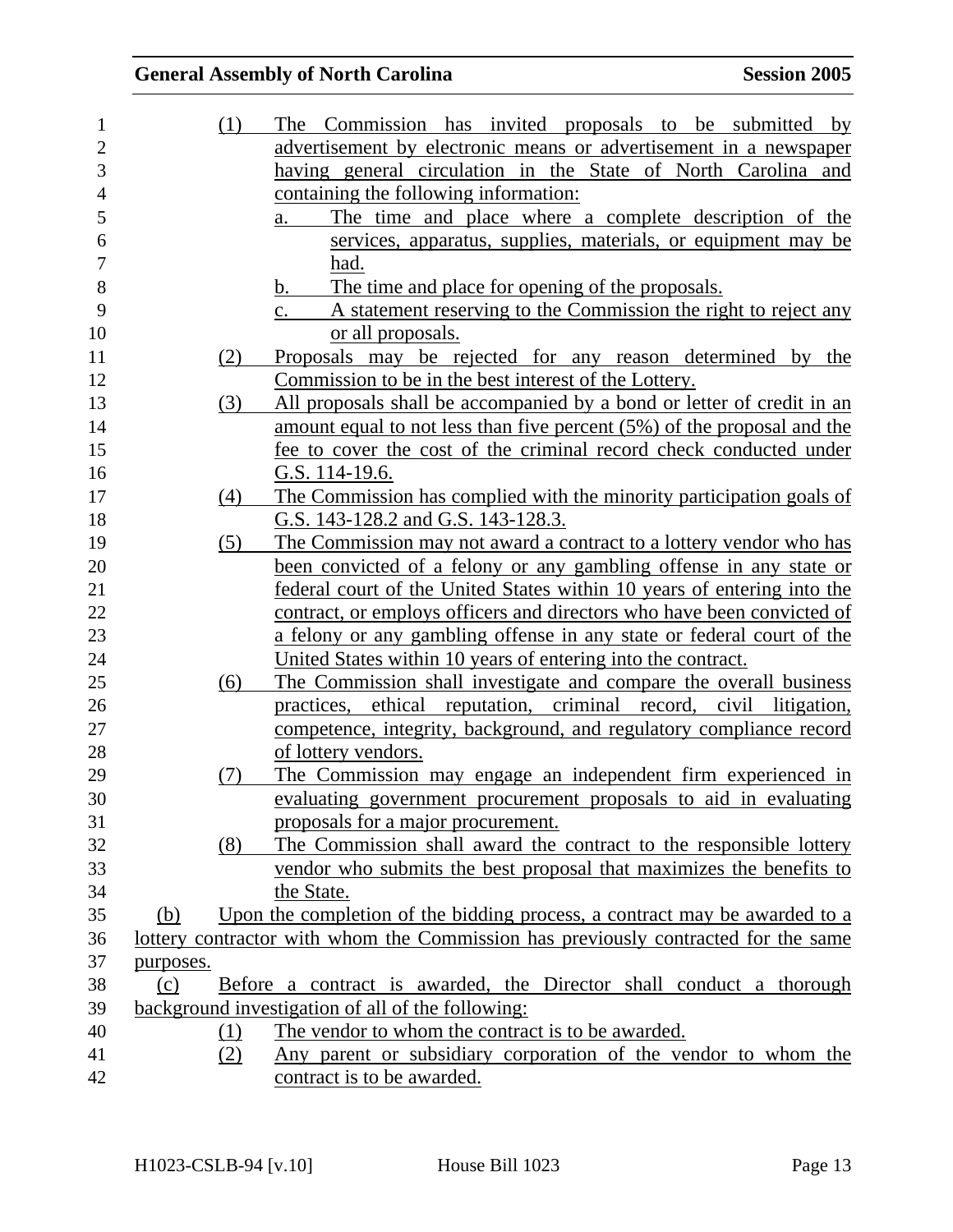| 1              | (3)<br>All shareholders with a five percent (5%) or more interest in the                     |
|----------------|----------------------------------------------------------------------------------------------|
| $\overline{c}$ | vendor or parent or subsidiary corporation of the vendor to whom the                         |
| 3              | contract is to be awarded.                                                                   |
| $\overline{4}$ | All officers and directors of the vendor or parent or subsidiary<br>(4)                      |
| 5              | corporation of the vendor to whom the contract is to be awarded.                             |
| 6              | The Commission may terminate the contract, without penalty, of a lottery<br>(d)              |
| 7              | contractor that fails to comply with the Commission's instruction to implement the           |
| 8              | recommendations of the State Auditor or an independent auditor in an audit conducted         |
| 9              | of Lottery security or operations.                                                           |
| 10             | <u>After entering into a contract with a lottery contractor, the Commission shall</u><br>(e) |
| 11             | require the lottery contractor to periodically update the information required to be         |
| 12             | disclosed under G.S. 18C-149. Any contract with a lottery contractor who does not            |
| 13             | periodically update the required disclosures may be terminated by the Commission.            |
| 14             | No lottery system vendor nor any applicant for a contract may pay, give, or<br>(f)           |
| 15             | make any economic opportunity, gift, loan, gratuity, special discount, favor, hospitality,   |
| 16             | or service, excluding food and beverages having an aggregate value not exceeding one         |
| 17             | hundred dollars (\$100.00) in any calendar year, to the Director, any member or              |
| 18             | employee of the corporation, or a member of the immediate family residing in the same        |
| 19             | household as any of these individuals.                                                       |
| 20             | "§ 18C-152. Investigation of lottery vendors.                                                |
| 21             | Lottery vendors shall cooperate with the Director in completing any<br>(a)                   |
| 22             | investigation required under G.S. 18C-151(c), including any appropriate investigation        |
| 23             | authorizations needed to facilitate these investigations.                                    |
| 24             | The Commission shall adopt rules that provide for disclosures of information<br>(b)          |
| 25             | required to be disclosed under subsection (c) of this section by lottery vendors to ensure   |
| 26             | that the vendors provide all the information necessary to allow for a full and complete      |
| 27             | evaluation by the Director and Commission of the competence, integrity, background,          |
| 28             | and character of the lottery vendors. Information shall be disclosed for the following:      |
| 29             | If the vendor is a corporation, the officers, directors, and each<br>(1)                     |
| 30             | stockholder in that corporation; however, in the case of owners of                           |
| 31             | equity securities of a publicly traded corporation, only the names and                       |
| 32             | addresses of those known to the corporation to own beneficially five                         |
| 33             | percent (5%) or more of the securities need be disclosed.                                    |
| 34             | If the vendor is a trust, the trustee and all persons entitled to receive<br>(2)             |
| 35             | income or benefits from the trust.                                                           |
| 36             | If the vendor is an association, the members, officers, and directors.<br>(3)                |
| 37             | (4)<br>If the vendor is a partnership or joint venture, all of the general                   |
| 38             | partners, limited partners, or joint venturers.                                              |
| 39             | For any vendor, any person who can exercise control or authority, or<br>(5)                  |
| 40             | both, on behalf of the vendor.                                                               |
| 41             | For purposes of this subsection, the term "vendor" shall include the vendor<br>(c)           |
| 42             | and each of the persons applicable under subsection (b) of this section. At a minimum,       |
| 43             | the vendor required to disclose information for a thorough background investigation          |
| 44             | under G.S. 18C-151 shall do all of the following:                                            |
|                |                                                                                              |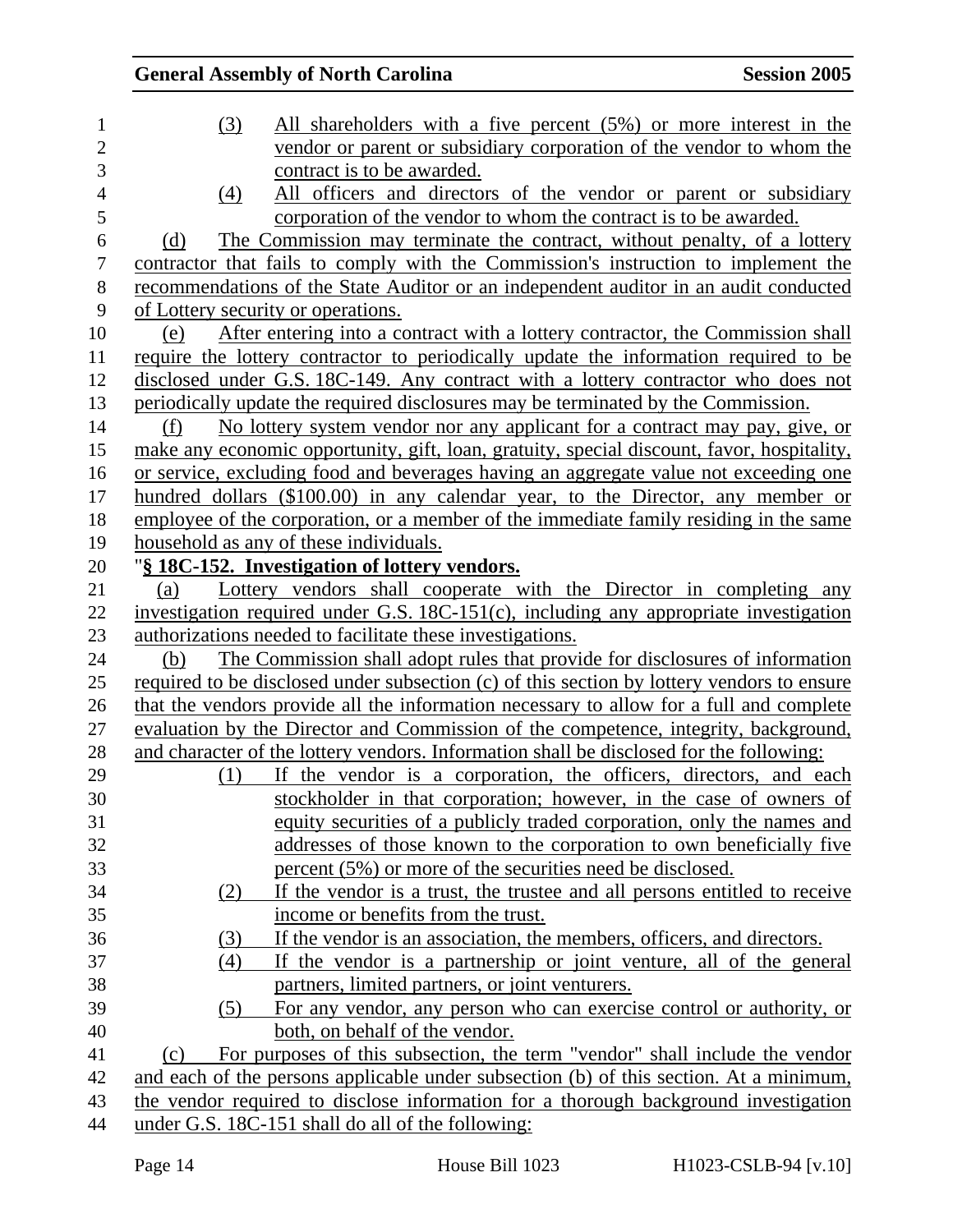| 1              | (1)               | Disclose the vendor's name, phone number, and address.                                  |
|----------------|-------------------|-----------------------------------------------------------------------------------------|
| $\overline{c}$ | (2)               | Disclose all the states and jurisdictions in which the vendor does                      |
| 3              |                   | business and the nature of the business for each state or jurisdiction.                 |
| $\overline{4}$ | (3)               | Disclose all the states and jurisdictions in which the vendor has                       |
| 5              |                   | contracts to supply gaming goods or services, including lottery goods                   |
| 6              |                   | and services, and the nature of the goods or services involved for each                 |
| 7              |                   | state or jurisdiction.                                                                  |
| 8              | (4)               | Disclose all the states and jurisdictions in which the vendor has applied               |
| 9              |                   | for, has sought renewal of, has received, has been denied, has pending,                 |
| 10             |                   | or has had revoked a lottery or gaming license or permit of any kind or                 |
| 11             |                   | had fines or penalties assessed on a license, permit, contract, or                      |
| 12             |                   | operation and the disposition of such in each such state or jurisdiction.               |
| 13             |                   | If any lottery or gaming license, permit, or contract has been revoked                  |
| 14             |                   | or has not been renewed or any lottery or gaming license, permit, or                    |
| 15             |                   | application has been either denied or is pending and has remained                       |
| 16             |                   | pending for more than six months, all of the facts and circumstances                    |
| 17             |                   | underlying the failure to receive that license shall be disclosed.                      |
| 18             | (5)               | Disclose the details of any finding or plea, conviction, or adjudication                |
| 19             |                   | of guilt in a state or federal court of the vendor for any felony or any                |
| 20             |                   | other criminal offense other than a minor traffic violation.                            |
| 21             | (6)               | Disclose the details of any bankruptcy, insolvency, reorganization, or                  |
| 22             |                   | corporate or individual purchase or takeover of another corporation,                    |
| 23             |                   | including bonded indebtedness, or any pending litigation of the                         |
| 24             |                   | vendor.                                                                                 |
| 25             | (7)               | If at least twenty-five percent $(25%)$ of the cost of a vendor's contract              |
| 26             |                   | is subcontracted, the vendor shall disclose all of the information                      |
| 27             |                   | required by this section for the subcontractor as if the subcontractor                  |
| 28             |                   | were itself a vendor.                                                                   |
| 29             | (8)               | Make any additional disclosures and information the Commission                          |
| 30             |                   | determines to be appropriate for the contract involved.                                 |
| 31             | (d)               | All documents compiled by the Director in conducting the investigation of               |
| 32             |                   | the lottery vendors shall be held as confidential information under Chapter 132 of the  |
| 33             | General Statutes. |                                                                                         |
| 34             |                   | "§§ 18C-153 through 18C-159: Reserved for future codification purposes.                 |
| 35             |                   | "Article 7.                                                                             |
| 36             |                   | "North Carolina State Lottery Fund.                                                     |
| 37             |                   | "§ 18C-160. North Carolina State Lottery Fund.                                          |
| 38             |                   | An enterprise fund, to be known as the North Carolina State Lottery Fund, is created    |
| 39             |                   | within the State treasury. The North Carolina State Lottery Fund is appropriated to the |
| 40             |                   | Commission and may be expended without further action of the General Assembly for       |
| 41             |                   | the purposes of operating the Commission and the lottery games.                         |
| 42             |                   | "§ 18C-161. Types of income to the North Carolina State Lottery Fund.                   |
| 43             |                   | The following revenues shall be deposited in the North Carolina State Lottery Fund:     |
| 44             | (1)               | All proceeds from the sale of lottery tickets or shares.                                |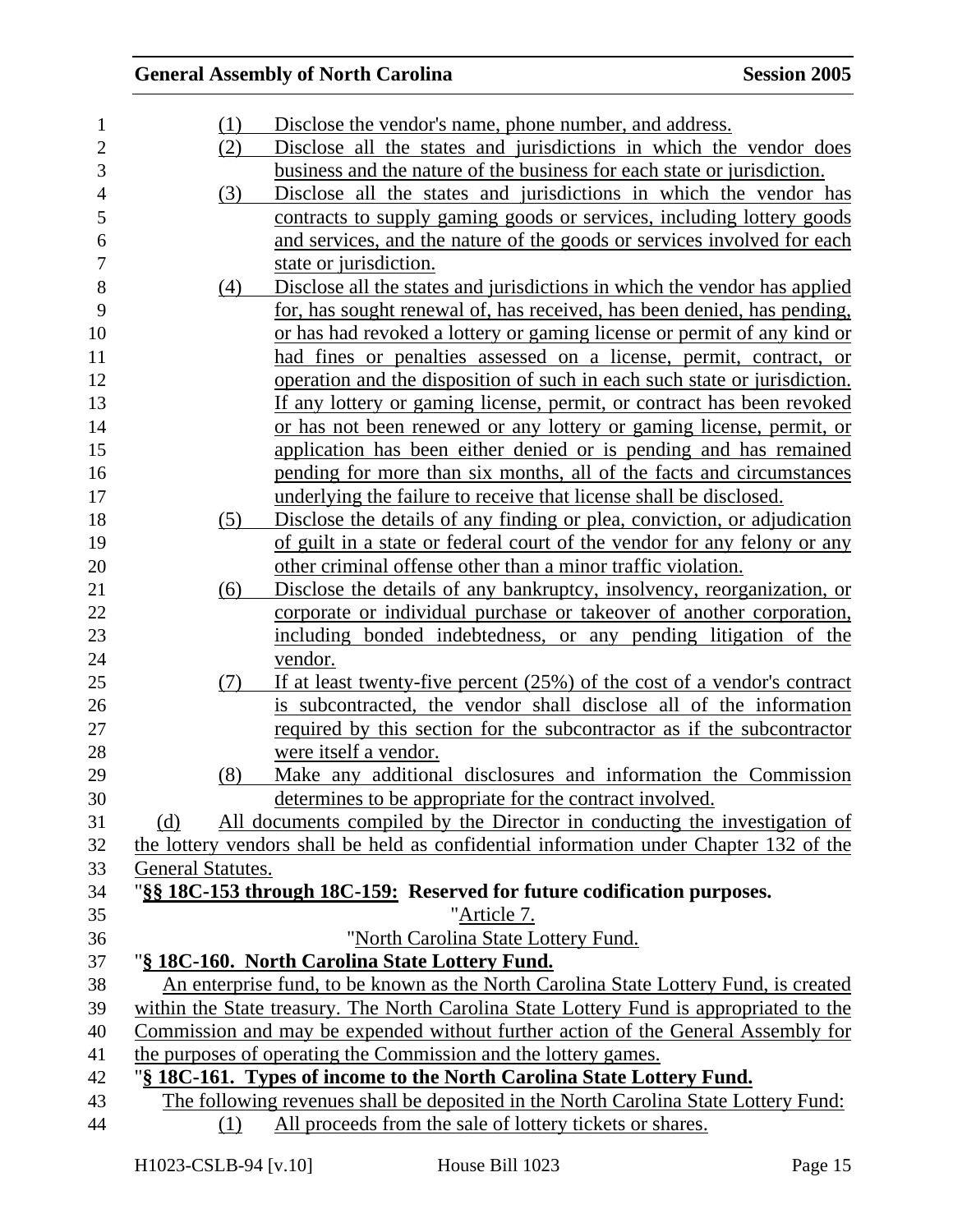|            |     | <b>General Assembly of North Carolina</b>                                     | <b>Session 2005</b> |
|------------|-----|-------------------------------------------------------------------------------|---------------------|
|            | (2) | The funds for initial start-up costs provided by the State.                   |                     |
|            | (3) | All other funds credited or appropriated to the Commission from any           |                     |
|            |     | source.                                                                       |                     |
|            | (4) | Interest earned by the North Carolina State Lottery Fund.                     |                     |
|            |     | "§ 18C-162. Allocation of revenues.                                           |                     |
| (a)        |     | To the extent practicable, the Commission shall allocate revenues to the      |                     |
|            |     | North Carolina State Lottery Fund in the following manner:                    |                     |
|            | (1) | At least fifty percent (50%) of the total annual revenues, as described       |                     |
|            |     | in this Chapter, shall be returned to the public in the form of prizes.       |                     |
|            | (2) | At least thirty-five percent (35%) of the total annual revenues, as           |                     |
|            |     | described in this Chapter, shall be transferred as provided in                |                     |
|            |     | G.S. 18C-164.                                                                 |                     |
|            | (3) | No more than eight percent (8%) of the total annual revenues, as              |                     |
|            |     | described in this Chapter, shall be allocated for payment of expenses         |                     |
|            |     | of the Lottery. Advertising expenses shall not exceed one percent (1%)        |                     |
|            |     | of the total annual revenues.                                                 |                     |
|            | (4) | No more than seven percent (7%) of the total annual revenues, as              |                     |
|            |     | described in this Chapter, shall be allocated for compensation paid to        |                     |
|            |     | lottery game retailers.                                                       |                     |
| <u>(b)</u> |     | To the extent that the expenses of the Commission are less than eight percent |                     |
|            |     | (8%) of total annual revenues, the Commission may allocate any surplus funds: |                     |
|            | (1) | To increase prize payments; or                                                |                     |
|            | (2) | To the benefit of the public purposes as described in this Chapter.           |                     |
| (c)        |     | Unclaimed prize money shall be held separate and apart from the other         |                     |
|            |     | revenues and allocated as follows:                                            |                     |
|            | (1) | Fifty percent (50%) to enhance prizes under subdivision (a)(1) of this        |                     |
|            |     | section.                                                                      |                     |
|            | (2) | Fifty percent (50%) to the Education Lottery Fund to be allocated in          |                     |
|            |     | accordance with G.S. 18C-164(c).                                              |                     |
|            |     | "§ 18C-163. Expenses of the Lottery.                                          |                     |
|            |     | Expenses of the Lottery may include any of the following:                     |                     |
|            | (1) | The costs incurred in operating and administering the Commission,             |                     |
|            |     | including initial start-up costs.                                             |                     |
|            | (2) | The costs resulting from any contracts entered into for the purchase or       |                     |
|            |     | lease of goods or services required by the Commission.                        |                     |
|            | (3) | A transfer of one million dollars (\$1,000,000) annually to the               |                     |
|            |     | Department of Health and Human Services for gambling addiction                |                     |
|            |     | education and treatment programs.                                             |                     |
|            | (4) | The costs of supplies, materials, tickets, independent studies and            |                     |
|            |     | audits, data transmission, advertising, promotion, incentives, public         |                     |
|            |     | relations, communications, bonding for lottery game retailers, printing,      |                     |
|            |     | and distribution of tickets and shares.                                       |                     |
|            | (5) | The costs of reimbursing other governmental entities for services             |                     |
|            |     | provided to the Commission.                                                   |                     |
|            |     |                                                                               |                     |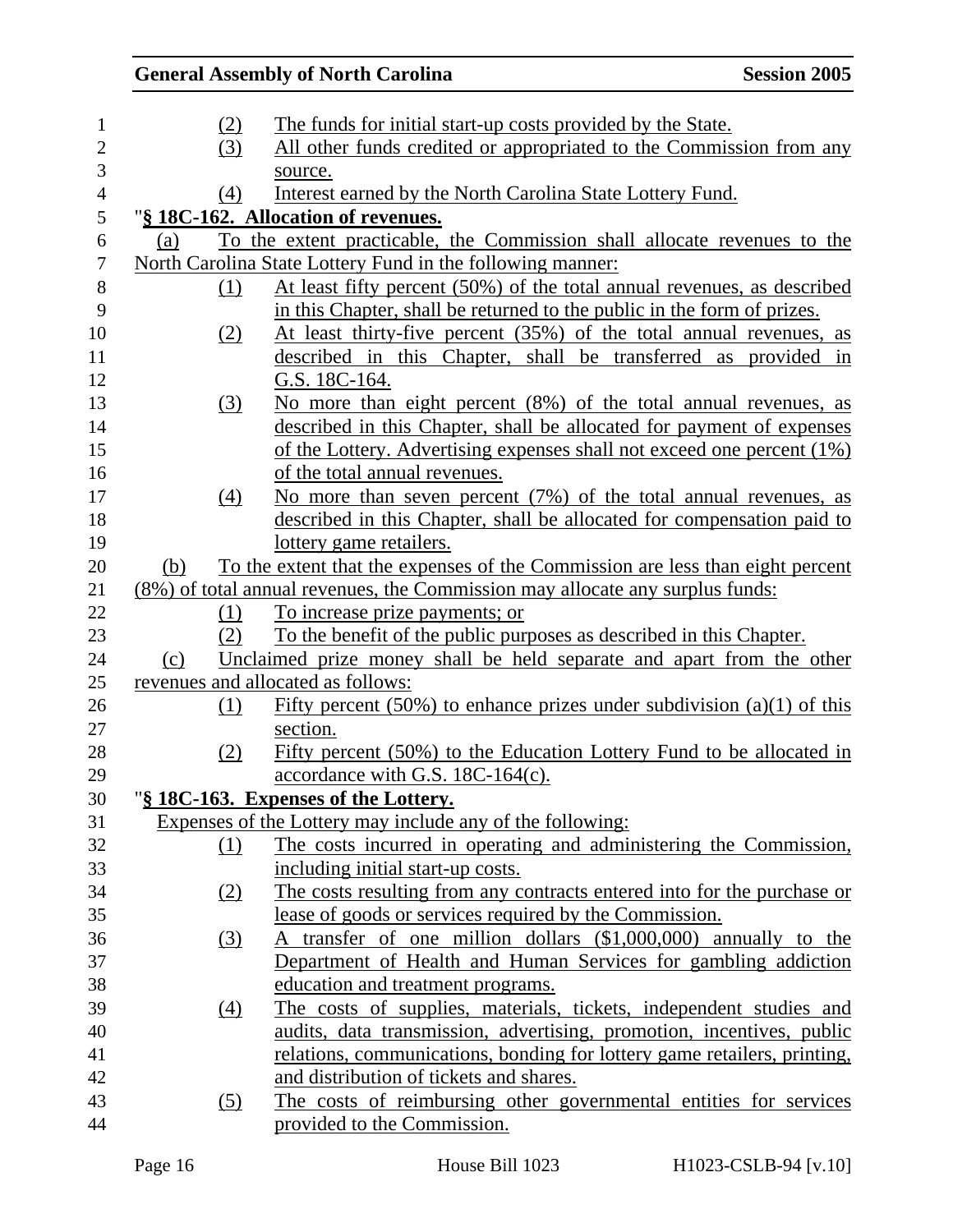| $\mathbf{1}$   | (6)             | The costs for any other goods and services needed to accomplish the                       |
|----------------|-----------------|-------------------------------------------------------------------------------------------|
| $\mathbf{2}$   |                 | purposes of this Chapter.                                                                 |
| 3              |                 | "§ 18C-164. Transfer of net revenues.                                                     |
| $\overline{4}$ | (a)             | The funds remaining in the North Carolina State Lottery Fund after receipt of             |
| 5              |                 | all revenues to the Lottery Fund and after accrual of all obligations of the Commission   |
| 6              |                 | for prizes and expenses shall be considered to be the net revenues of the North Carolina  |
| $\tau$         |                 | State Lottery Fund. The net revenues of the North Carolina State Lottery Fund shall be    |
| $8\,$          |                 | transferred periodically to the Education Lottery Fund, which shall be created in the     |
| 9              | State treasury. |                                                                                           |
| 10             | (b)             | From the Education Lottery Fund, the Commission shall transfer a sum equal                |
| 11             |                 | to five percent (5%) of the net revenue of the prior year to the Education Lottery        |
| 12             |                 | Reserve Fund. A special revenue fund for this purpose shall be established in the State   |
| 13             |                 | treasury to be known as the Education Lottery Reserve Fund, and that fund shall be        |
| 14             |                 | capped at fifty million dollars (\$50,000,000). Monies in the Education Lottery Reserve   |
| 15             |                 | Fund may be appropriated only as provided in subsection (e) of this section.              |
| 16             | (c)             | The Commission shall distribute the remaining net revenue of the Education                |
| 17             |                 | Lottery Fund, as follows, in the following manner:                                        |
| 18             | (1)             | A sum equal to fifty percent (50%) to support reduction of class size in                  |
| 19             |                 | early grades to class size allotments not exceeding 1:18 in order to                      |
| 20             |                 | eliminate achievement gaps and to support academic prekindergarten                        |
| 21             |                 | programs for at-risk four-year-olds who would otherwise not be served                     |
| 22             |                 | in a high-quality education program in order to help those                                |
| 23             |                 | <u>four-year-olds be prepared developmentally to succeed in school.</u>                   |
| 24             | (2)             | A sum equal to forty percent (40%) to the Public School Building                          |
| 25             |                 | Capital Fund in accordance with G.S. 115C-546.2.                                          |
| 26             | (3)             | A sum equal to ten percent (10%) to the State Educational Assistance                      |
| 27             |                 | Authority to fund college and university scholarships in accordance                       |
| 28             |                 | with Article 35A of Chapter 115C of the General Statutes.                                 |
| 29             | (d)             | Of the sums transferred under subsection (c) of this section, the General                 |
| 30             |                 | Assembly shall appropriate the funds annually based upon estimates of lottery net         |
| 31             |                 | revenue to the Education Lottery Fund provided by the Office of State Budget and          |
| 32             |                 | Management and the Fiscal Research Division of the North Carolina General Assembly.       |
| 33             | (e)             | If the actual net revenues are less than the appropriation for that given year,           |
| 34             |                 | then the Governor may transfer from the Education Lottery Reserve Fund an amount          |
| 35             |                 | sufficient to equal the appropriation by the General Assembly. If the monies available in |
| 36             |                 | the Education Lottery Reserve Fund are insufficient to reach a full appropriation, the    |
| 37             |                 | Governor shall transfer monies in order of priority, to the following:                    |
| 38             | (1)             | To<br>academic prekindergarten<br>for<br>at-risk<br>support<br>programs                   |
| 39             |                 | four-year-olds who would otherwise not be served in a high-quality                        |
| 40             |                 | education program in order to help those four-year-olds be prepared                       |
| 41             |                 | developmentally to succeed in school.                                                     |
| 42             | (2)             | To reduce class size.                                                                     |
| 43             | (3)             | To provide financial aid for needy students to attend college.                            |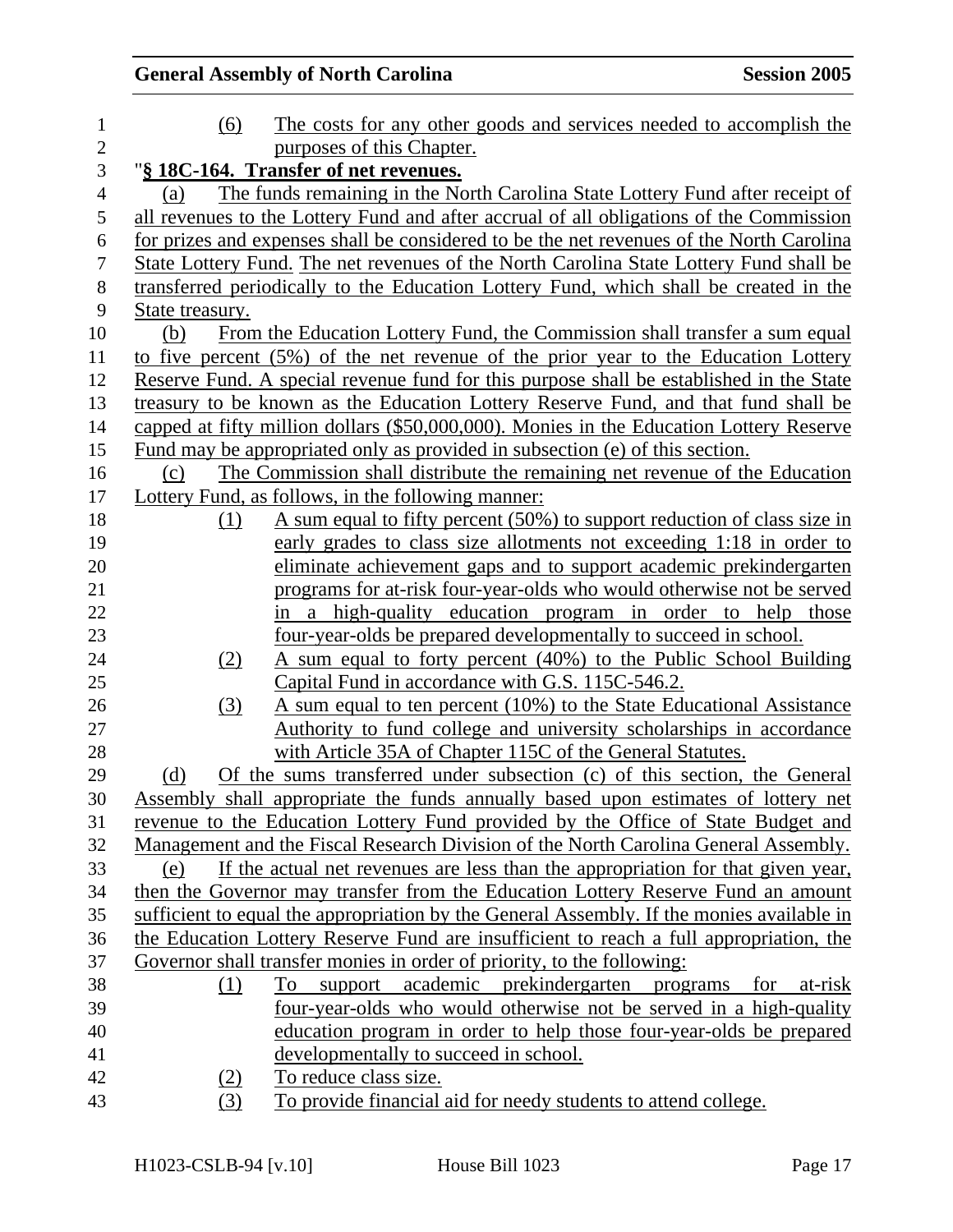|                      |                         | <b>General Assembly of North Carolina</b>                                                      | <b>Session 2005</b> |
|----------------------|-------------------------|------------------------------------------------------------------------------------------------|---------------------|
|                      | (4)                     | To the Public School Building Capital Fund to be spent in accordance                           |                     |
|                      |                         | with this section.                                                                             |                     |
| (f)                  |                         | If the actual net revenues exceed the amounts appropriated in that fiscal year,                |                     |
|                      |                         | the excess net revenues shall remain in the Education Lottery Fund, and then be                |                     |
|                      | transferred as follows: |                                                                                                |                     |
|                      | (1)                     | Fifty percent (50%) to the Public School Building Capital Fund to be                           |                     |
|                      |                         | spent in accordance with this section.                                                         |                     |
| (2)                  |                         | Fifty percent (50%) to the State Educational Assistance Authority to be spent                  |                     |
|                      |                         | in accordance with this section.                                                               |                     |
|                      |                         | "§§ 18C-165 through 18C-169: Reserved for future codification purposes.                        |                     |
|                      |                         | "Article 8.                                                                                    |                     |
|                      |                         | "Miscellaneous.                                                                                |                     |
|                      |                         | "§ 18C-170. Preemption of local regulation.                                                    |                     |
|                      |                         | A county or municipality shall not enact any ordinance or regulation relating to the           |                     |
|                      |                         | Lottery, and this Chapter preempts all existing county or ordinances or regulations that       |                     |
|                      |                         | would impose additional restrictions or requirements in the operation of the Lottery. To       |                     |
|                      |                         | the extent that this Chapter conflicts with any local act, this Chapter prevails to the        |                     |
|                      | extent of the conflict. |                                                                                                |                     |
|                      |                         | "§ 18C-171. Lawful activity.                                                                   |                     |
|                      |                         | Other than this Chapter, any other public or local law, ordinance, or regulation               |                     |
|                      |                         | providing any penalty, restriction, regulation, or prohibition for the manufacture,            |                     |
|                      |                         | transportation, storage, distribution, advertising, possession, or sale of any lottery tickets |                     |
|                      |                         | or shares, or for the operation of any lottery game shall not apply to the operation of the    |                     |
|                      |                         | Commission or lottery games established by this Chapter where the penalty, restriction,        |                     |
|                      |                         | regulation, or prohibition applies only to the Lottery as operated by the North Carolina       |                     |
|                      |                         | <b>State Lottery Commission.</b>                                                               |                     |
|                      |                         | "§§ 18C-172 through 18C-179: Reserved for future codification purposes.                        |                     |
|                      |                         | <b>SECTION 2.</b> Chapter 115C of the General Statutes is amended by adding a                  |                     |
| new Article to read: |                         |                                                                                                |                     |
|                      |                         | "Article 35A.                                                                                  |                     |
|                      |                         | "College Scholarships.                                                                         |                     |
|                      |                         | "§ 115C-499.1. Definitions.                                                                    |                     |
|                      |                         | The following definitions apply to this Article:                                               |                     |
|                      | (1)                     | Academic year. $-$ A period of time in which a student is expected to                          |                     |
|                      |                         | complete the equivalent of at least two semesters' or three quarters'                          |                     |
|                      |                         | academic work.                                                                                 |                     |
|                      |                         | Authority. – The State Education Assistance Authority created by                               |                     |
|                      | (2)                     | Article 23 of Chapter 116 of the General Statutes.                                             |                     |
|                      |                         |                                                                                                |                     |
|                      | (3)                     | Eligible postsecondary institution. $- A$ school that is:                                      |                     |
|                      |                         | A constituent institution of The University of North Carolina as<br>$\underline{a}$ .          |                     |
|                      |                         | defined in G.S. $116-2(4)$ ;                                                                   |                     |
|                      |                         | <u>A community college as defined in G.S. 115D-2(2); or</u><br><u>b.</u>                       |                     |
|                      |                         | nonpublic<br>postsecondary<br>institution<br>$\underline{c}$ .<br>A                            | defined<br>as<br>1n |
|                      |                         | G.S. $116-22(1)$ or $116-43.5(a)(1)$ .                                                         |                     |
|                      |                         |                                                                                                |                     |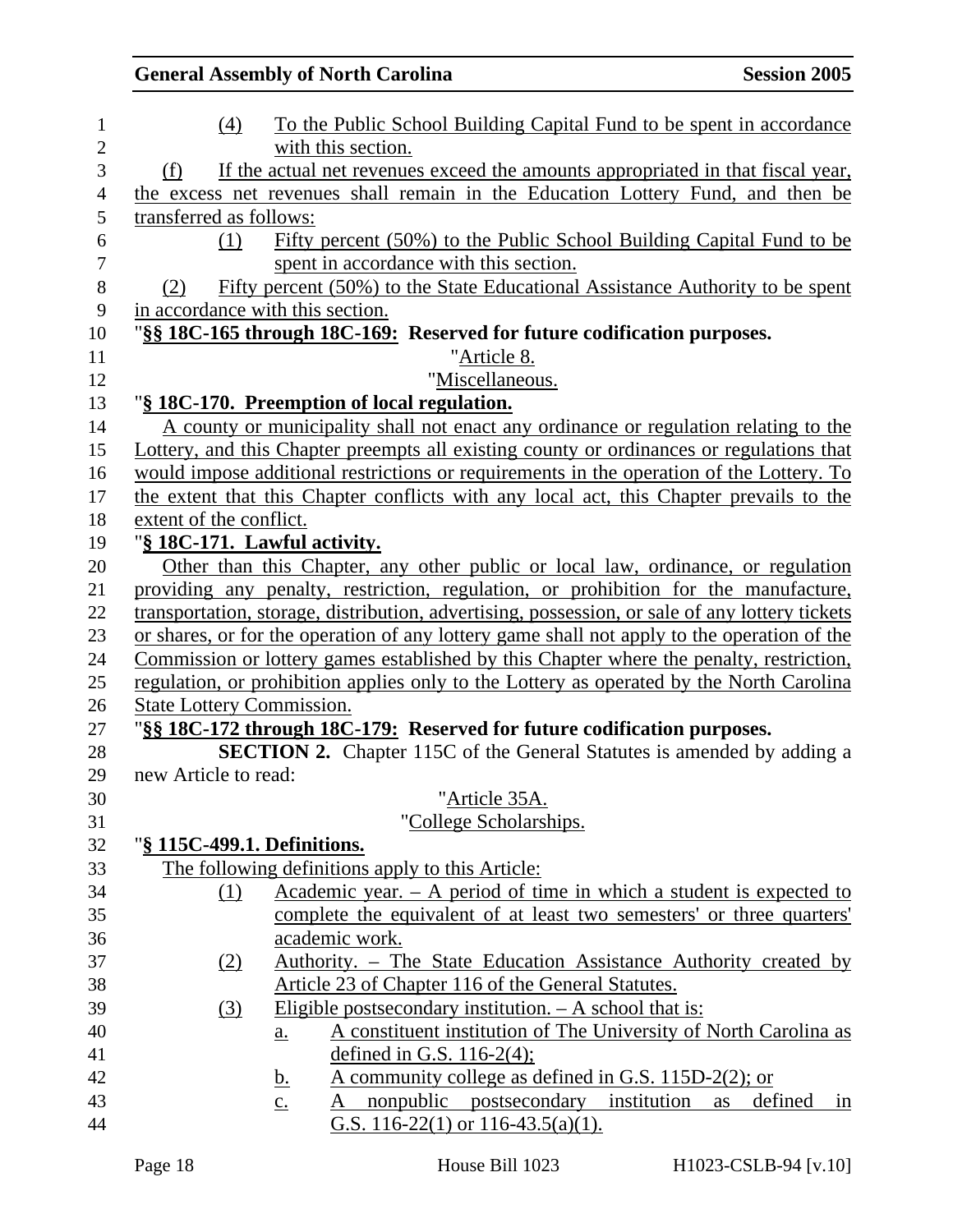|                             | <b>General Assembly of North Carolina</b>                                                 | <b>Session 2005</b> |
|-----------------------------|-------------------------------------------------------------------------------------------|---------------------|
| (4)                         | Matriculated status. - Being recognized as a student in a defined                         |                     |
|                             | program of study leading to a degree, diploma, or certificate at an                       |                     |
|                             | eligible postsecondary institution.                                                       |                     |
| (5)                         | <u> Scholarship. – A scholarship for education awarded under this Article.</u>            |                     |
| (6)                         | <u>Title IV. – Title IV of the Higher Education Act of 1965, as amended,</u>              |                     |
|                             | 20 U.S.C. § 1070, et seq.                                                                 |                     |
|                             | "§ 115C-499.2. Eligibility requirements for a scholarship.                                |                     |
|                             | In order to be eligible to receive a scholarship under this Article, a student seeking a  |                     |
|                             | degree, diploma, or certificate at an eligible postsecondary institution must meet all of |                     |
| the following requirements: |                                                                                           |                     |
| (1)                         | Only needy North Carolina students are eligible to receive                                |                     |
|                             | scholarships. For purposes of this subsection, "needy North Carolina"                     |                     |
|                             | students" are those eligible students whose expected family                               |                     |
|                             | contribution under the federal methodology does not exceed five                           |                     |
|                             | thousand dollars $(\$5,000)$ .                                                            |                     |
| (2)                         | The student must meet all other eligibility requirements for the federal                  |                     |
|                             | Pell Grant, with the exception of the expected family contribution.                       |                     |
| (3)                         | The student must qualify as a legal resident of North Carolina and as a                   |                     |
|                             | resident for tuition purposes in accordance with definitions of                           |                     |
|                             | residency that may from time to time be adopted by the Board of                           |                     |
|                             | Governors and published in the residency manual of the Board of                           |                     |
|                             | Governors.                                                                                |                     |
| (4)                         | The student must meet enrollment standards by being admitted,                             |                     |
|                             | enrolled, and classified as an undergraduate student in a matriculated                    |                     |
|                             | status at an eligible postsecondary institution.                                          |                     |
| (5)                         | In order to continue to be eligible for a scholarship for the student's                   |                     |
|                             | second and subsequent academic years, the student must meet                               |                     |
|                             | achievement standards by maintaining satisfactory academic progress                       |                     |
|                             | in a course of study in accordance with the standards and practices                       |                     |
|                             | used for federal Title IV programs by the eligible postsecondary                          |                     |
|                             | institution in which the student is enrolled.                                             |                     |
| (6)                         | A student may not receive a scholarship under this Article for more                       |                     |
|                             | than four full academic years.                                                            |                     |
|                             | "§ 115C-499.3. Scholarship amounts; amounts dependent on net income available.            |                     |
| (a)                         | Subject to the amount of net income available under Chapter 18C of the                    |                     |
|                             | General Statutes, a scholarship awarded under this Article to a student at an eligible    |                     |
|                             | postsecondary institution shall be based upon the enrollment status and expected family   |                     |
|                             | contribution of the student and shall not exceed four thousand dollars (\$4,000) per      |                     |
|                             | academic year, including any federal Pell Grant, to be used for the costs of attendance   |                     |
|                             | as defined for federal Title IV programs.                                                 |                     |
| (b)                         | Subject to the maximum amounts provided in this section, the Authority shall              |                     |
|                             | have the power to determine the actual scholarship amounts disbursed to students in any   |                     |
|                             | given year based on the amount of net income available under Chapter 18C of the           |                     |
|                             | General Statutes. If the net income available is not sufficient to fully fund the         |                     |
|                             |                                                                                           |                     |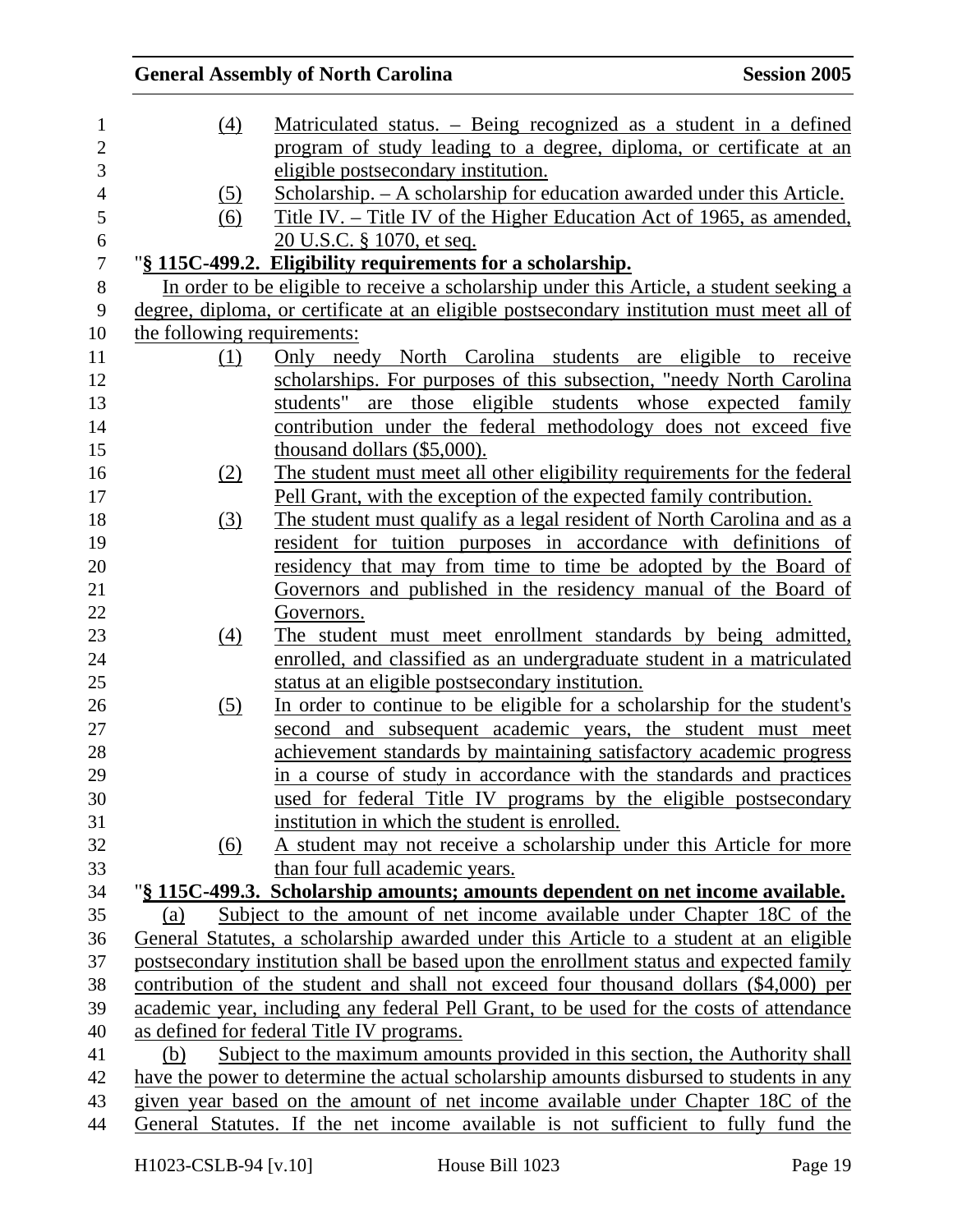| $\mathbf{1}$   | scholarships to the maximum amount, all scholarships shall be reduced equally, to the                                                                                                   |
|----------------|-----------------------------------------------------------------------------------------------------------------------------------------------------------------------------------------|
| $\overline{2}$ | extent practicable, so that every eligible applicant shall receive the same scholarship                                                                                                 |
| 3              | amount.                                                                                                                                                                                 |
| $\overline{4}$ | The minimum award of a scholarship under this Article shall be one hundred<br>(c)                                                                                                       |
| 5              | dollars (\$100.00).                                                                                                                                                                     |
| 6              | "§ 115C-499.4. Scholarship administration; reporting requirements.                                                                                                                      |
| $\tau$         | The scholarships provided for in this Article shall be administered by the<br>(a)                                                                                                       |
| $8\,$          | Authority under rules adopted by the Authority in accordance with the provisions of this                                                                                                |
| 9              | Article.                                                                                                                                                                                |
| 10             | The Authority shall report no later than June 1, 2008, and annually thereafter<br>(b)                                                                                                   |
| 11             | to the Joint Legislative Education Oversight Committee. The report shall contain, for                                                                                                   |
| 12             | the previous academic year, the amount of scholarship and grant money disbursed, the                                                                                                    |
| 13             | number of students eligible for the funds, the number of eligible students receiving the                                                                                                |
| 14             | funds, and a breakdown of the eligible postsecondary institutions that received the                                                                                                     |
| 15             | funds.                                                                                                                                                                                  |
| 16             | The Authority may use up to one and one-half percent $(1.5\%)$ of the funds<br>(c)                                                                                                      |
| 17             | transferred in accordance with Chapter 18C of the General Statutes for administrative                                                                                                   |
| 18             | purposes.                                                                                                                                                                               |
| 19             | Scholarship funds unexpended shall remain available for future scholarships<br>(d)                                                                                                      |
| 20             | to be awarded under this Article."                                                                                                                                                      |
| 21             | <b>SECTION 3.(a)</b> G.S. 14-289 reads as rewritten:                                                                                                                                    |
| 22             | "§ 14-289. Advertising lotteries.                                                                                                                                                       |
| 23             | Except as provided in Chapter 18C of the General Statutes or in connection with a                                                                                                       |
| 24             | lawful raffle as provided in Part 2 of this Article, if anyone by writing or printing or by                                                                                             |
| 25             | circular or letter or in any other way, advertise or publish-advertises or publishes an                                                                                                 |
| 26             | account of a lottery, whether within or without this State, stating how, when or where                                                                                                  |
| 27             | the same is to be or has been drawn, or what are the prizes therein or any of them, or the                                                                                              |
| 28             | price of a ticket or any share or interest therein, or where or how it may be obtained, he                                                                                              |
| 29             | shall be guilty of a Class 2 misdemeanor. News medium as defined in G.S. 8-53.11 shall                                                                                                  |
| 30             | be exempt from this section provided the publishing is in connection with a lawful                                                                                                      |
| 31             | activity of the news medium."                                                                                                                                                           |
| 32             | <b>SECTION 3.(b)</b> G.S. 14-290 reads as rewritten:                                                                                                                                    |
| 33             | "§ 14-290. Dealing in lotteries.                                                                                                                                                        |
| 34             | Except as provided in Chapter 18C of the General Statutes or in connection with a                                                                                                       |
| 35<br>36       | lawful raffle as provided in Part 2 of this Article, if any person shall open, set on foot,                                                                                             |
| 37             | carry on, promote, make or draw, publicly or privately, a lottery, by whatever name,<br>style or title the same may be denominated or known; or if any person shall, by such            |
| 38             | way and means, expose or set to sale any house, real estate, goods, chattels, cash,                                                                                                     |
| 39             | written evidence of debt, certificates of claims or any other thing of value whatsoever,                                                                                                |
| 40             | every person so offending shall be guilty of a Class 2 misdemeanor which may include                                                                                                    |
| 41             | a fine not to exceed two thousand dollars (\$2,000). Any person who engages in                                                                                                          |
| 42             | disposing of any species of property whatsoever, including money and evidences of                                                                                                       |
|                |                                                                                                                                                                                         |
|                |                                                                                                                                                                                         |
| 43<br>44       | debt, or in any manner distributes gifts or prizes upon tickets, bottle crowns, bottle caps,<br>seals on containers, other devices or certificates sold for that purpose, shall be held |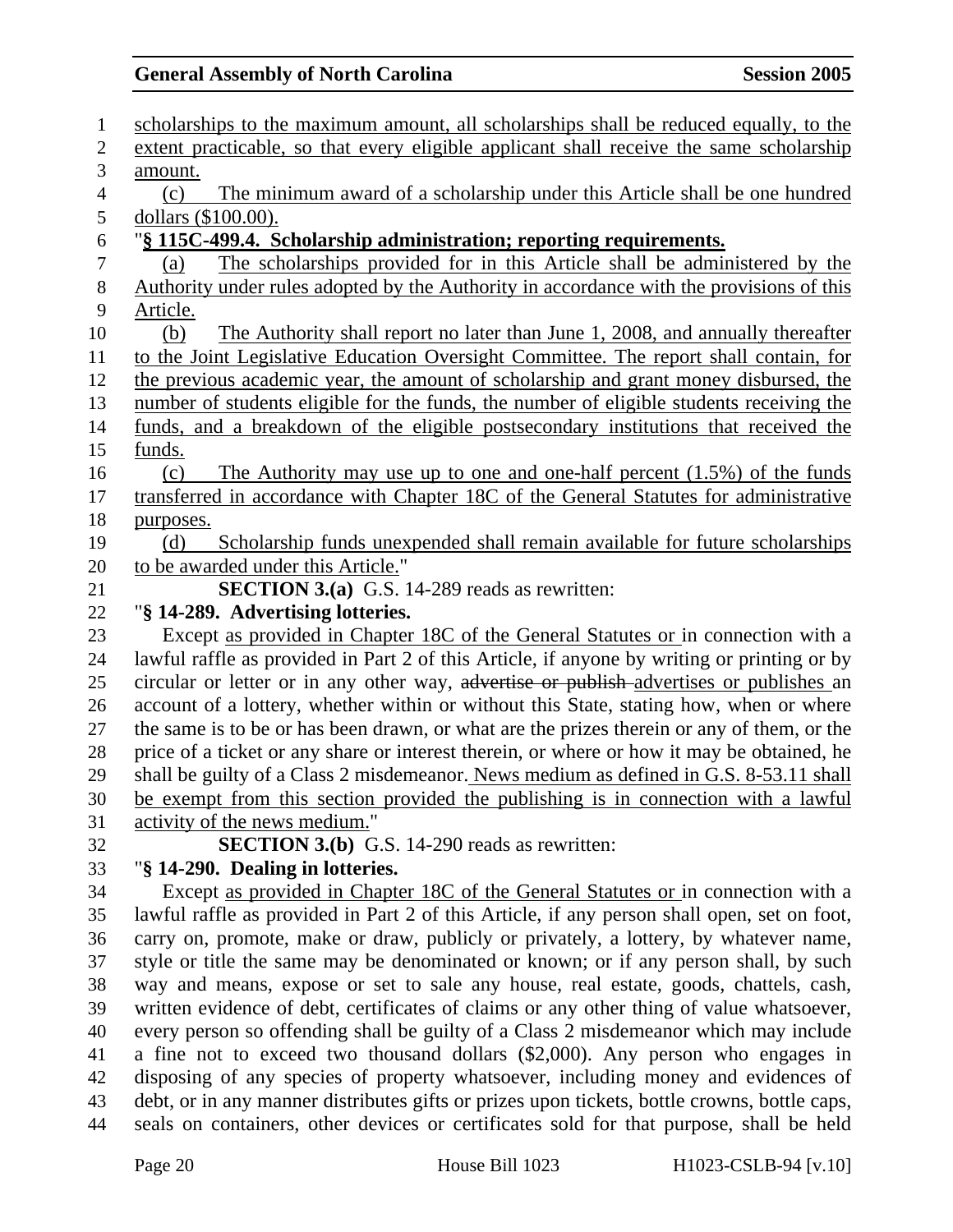1 liable to prosecution under this section. Any person who shall have in his possession 2 any tickets, certificates or orders used in the operation of any lottery shall be held liable 3 under this section, and the mere possession of such tickets shall be prima facie evidence 4 of the violation of this section. This section shall not apply to the possession of a lottery 5 ticket or share for a lottery game being lawfully conducted in another state." 6 **SECTION 3.(c)** G.S. 14-291 reads as rewritten: 7 "**§ 14-291. Selling lottery tickets and acting as agent for lotteries.**  8 Except as provided in Chapter 18C of the General Statutes or in connection with a 9 lawful raffle as provided in Part 2 of this Article, if any person shall sell, barter or 10 otherwise dispose of any lottery ticket or order for any number of shares in any lottery, 11 or shall in anywise be concerned in such lottery, by acting as agent in the State for or on 12 behalf of any such lottery, to be drawn or paid either out of or within the State, such 13 person shall be guilty of a Class 2 misdemeanor." 14 **SECTION 3.(d)** G.S. 14-291.1 reads as rewritten: 15 "**§ 14-291.1. Selling 'numbers' tickets; possession prima facie evidence of violation.**  16 Except as provided in Chapter 18C of the General Statutes, in connection with a 17 lawful lottery conducted in another state, or in connection with a lawful raffle as 18 provided in Part 2 of this Article, if any person shall sell, barter or cause to be sold or 19 bartered, any ticket, token, certificate or order for any number or shares in any lottery, 20 commonly known as the numbers or butter and egg lottery, or lotteries of similar 21 character, to be drawn or paid within or without the State, such person shall be guilty of 22 a Class 2 misdemeanor. Any person who shall have in his possession any tickets, 23 tokens, certificates or orders used in the operation of any such lottery shall be guilty 24 under this section, and the possession of such tickets shall be prima facie evidence of 25 the violation of this section." 26 **SECTION 3.(e)** G.S. 14-292 reads as rewritten: 27 "**§ 14-292. Gambling.**  28 Except as provided in Chapter 18C of the General Statutes or in Part 2 of this 29 Article, any person or organization that operates any game of chance or any person who 30 plays at or bets on any game of chance at which any money, property or other thing of 31 value is bet, whether the same be in stake or not, shall be guilty of a Class 2 32 misdemeanor. This section shall not apply to a person who plays at or bets on any 33 lottery game being lawfully conducted in any state." 34 **SECTION 3.(f)** G.S. 14-293 reads as rewritten: 35 "**§ 14-293. Allowing gambling in houses of public entertainment; penalty.**  36 If Except as provided in Chapter 18C of the General Statutes, if any keeper of an 37 ordinary or other house of entertainment, or of a house wherein alcoholic beverages are 38 retailed, shall knowingly suffer any game, at which money or property, or anything of 39 value, is bet, whether the same be in stake or not, to be played in any such house, or in 40 any part of the premises occupied therewith; or shall furnish persons so playing or 41 betting either on said premises or elsewhere with drink or other thing for their comfort 42 or subsistence during the time of play, he shall be guilty of a Class 2 misdemeanor. Any 43 person who shall be convicted under this section shall, upon such conviction, forfeit his 44 license to do any of the businesses mentioned in this section, and shall be forever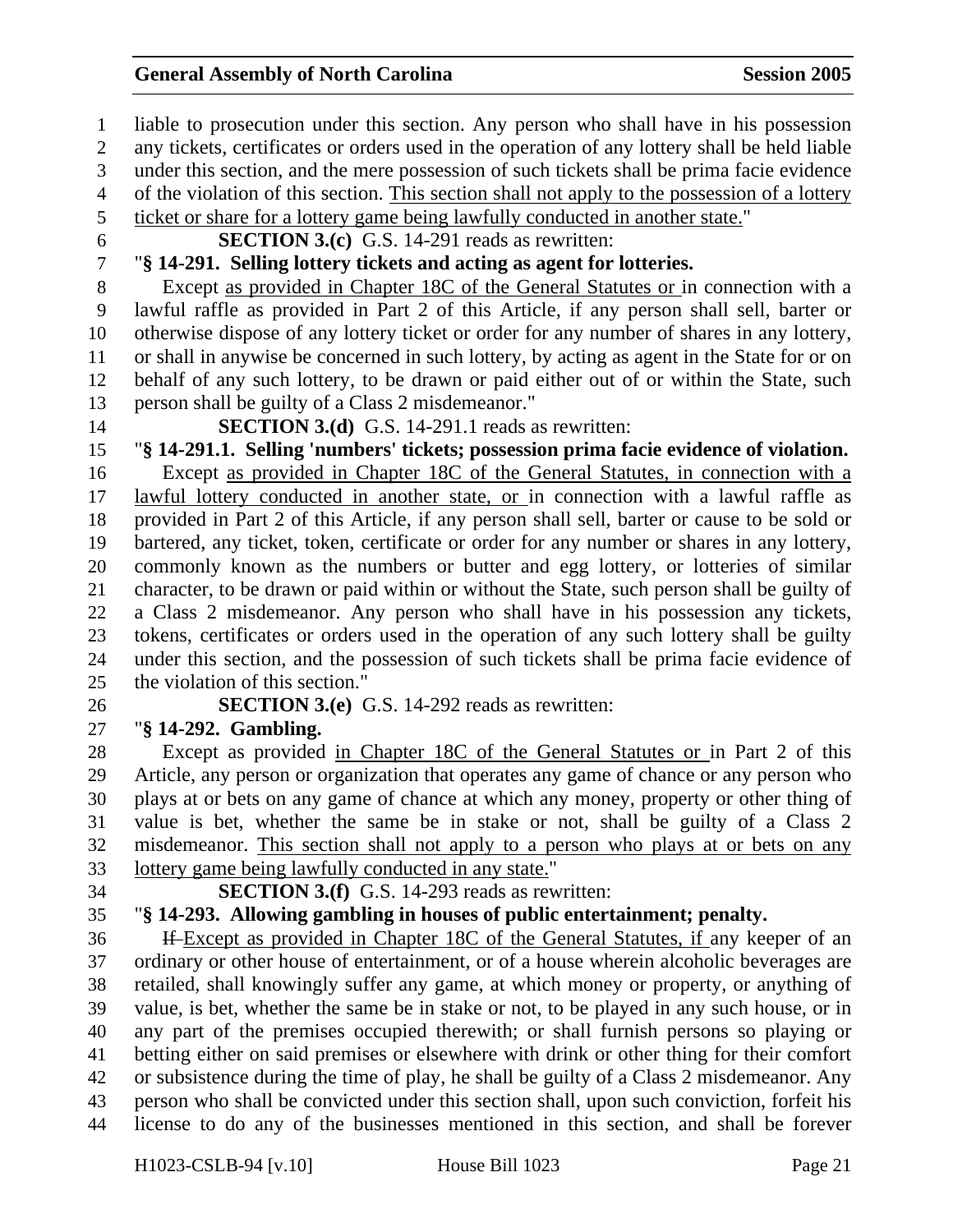1 debarred from doing any of such businesses in this State. The court shall embody in its 2 judgment that such person has forfeited his license, and no board of county 3 commissioners, board of town commissioners or board of aldermen shall thereafter have 4 power or authority to grant to such convicted person or his agent a license to do any of 5 the businesses mentioned herein." 6 **SECTION 3.(g)** G.S. 14-299 reads as rewritten: 7 "**§ 14-299. Property exhibited by gamblers to be seized; disposition of same.**  8 All-Except as provided in Chapter 18C of the General Statutes or in G.S. 14-292, all 9 moneys or other property or thing of value exhibited for the purpose of alluring persons 10 to bet on any game, or used in the conduct of any such game, including any motor 11 vehicle used in the conduct of a lottery within the purview of G.S. 14-291.1, shall be 12 liable to be seized by any court of competent jurisdiction or by any person acting under 13 its warrant. Moneys so seized shall be turned over to and paid to the treasurer of the 14 county wherein they are seized, and placed in the general fund of the county. Any 15 property seized which is used for and is suitable only for gambling shall be destroyed, 16 and all other property so seized shall be sold in the manner provided for the sale of 17 personal property by execution, and the proceeds derived from said sale shall (after 18 deducting the expenses of keeping the property and the costs of the sale and after 19 paying, according to their priorities all known prior, bona fide liens which were created 20 without the lienor having knowledge or notice that the motor vehicle or other property 21 was being used or to be used in connection with the conduct of such game or lottery) be 22 turned over and paid to the treasurer of the county wherein the property was seized, to 23 be placed by said treasurer in the general fund of the county." 24 **SECTION 5.** G.S. 66-58(b) reads as rewritten: 25 "(b) The provisions of subsection (a) of this section shall not apply to:  $26$ 27 (23) The North Carolina State Lottery Commission." 28 **SECTION 6.** Part 2 of Article 4 of Chapter 114 is amended by adding a new 29 section to read: 30 "**§ 114-19.16. Criminal record checks for the North Carolina State Lottery**  31 **Commission and its Director.** 32 The Department of Justice may provide to the North Carolina State Lottery 33 Commission and to its Director from the State and National Repositories of Criminal 34 Histories the criminal history of any prospective employee of the Commission and any 35 prospective lottery vendor. The North Carolina State Lottery Commission or its Director 36 shall provide to the Department of Justice, along with the request, the fingerprints of the 37 prospective employee of the Commission, or of the prospective lottery vendor, a form 38 signed by the prospective employee of the Commission, or of the prospective vendor 39 consenting to the criminal record check and use of fingerprints and other identifying 40 information required by the State and National Repositories, and any additional 41 information required by the Department of Justice. The fingerprints of the prospective 42 employee of the Commission, or prospective lottery vendor, shall be forwarded to the 43 State Bureau of Investigation for a search of the State's criminal history record file, and 44 the State Bureau of Investigation shall forward a set of fingerprints to the Federal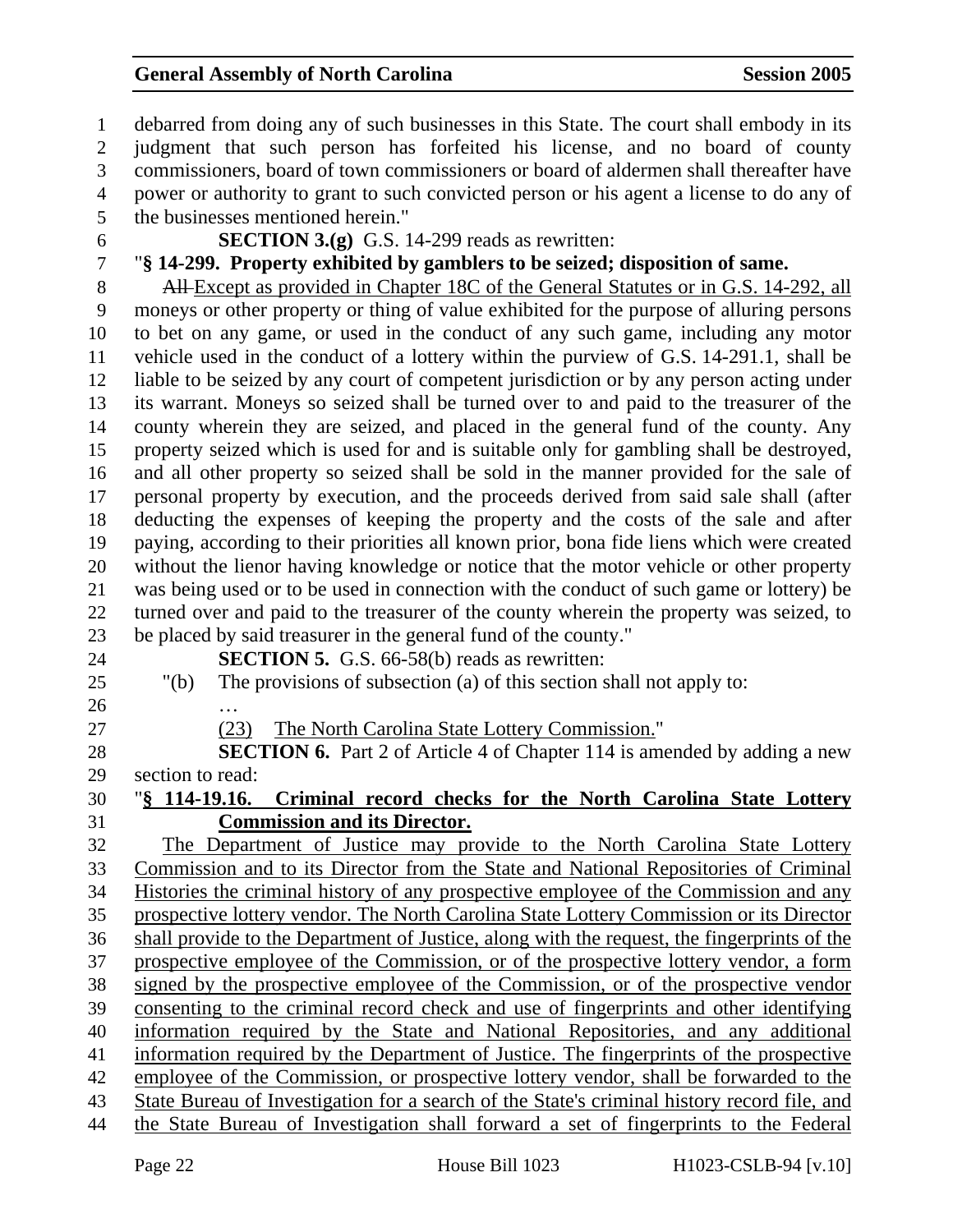| $\mathbf{1}$     |                                                                                      |      | Bureau of Investigation for a national criminal history record check. The North Carolina |  |  |
|------------------|--------------------------------------------------------------------------------------|------|------------------------------------------------------------------------------------------|--|--|
| $\mathbf{2}$     | State Lottery Commission and its Director shall remit any fingerprint information    |      |                                                                                          |  |  |
| 3                | retained by the Commission to alcohol law enforcement agents appointed under Article |      |                                                                                          |  |  |
| $\overline{4}$   | 5 of Chapter 18B of the General Statutes and shall keep all information obtained     |      |                                                                                          |  |  |
| 5                |                                                                                      |      | pursuant to this section confidential. The Department of Justice shall charge a          |  |  |
| $\boldsymbol{6}$ |                                                                                      |      | reasonable fee only for conducting the checks of the national criminal history records   |  |  |
| $\tau$           |                                                                                      |      | authorized by this section.                                                              |  |  |
| $8\,$            |                                                                                      |      | <b>SECTION 7.</b> G.S. 116B-54 is amended by adding a new subsection to read:            |  |  |
| 9                | "(f)                                                                                 |      | A lottery prize that remains unclaimed after the period set by the North                 |  |  |
| 10               |                                                                                      |      | Carolina State Lottery Commission for claiming those prizes shall not constitute         |  |  |
| 11               | abandoned property."                                                                 |      |                                                                                          |  |  |
| 12               |                                                                                      |      | <b>SECTION 8.</b> G.S. 120-123 is amended by adding a new subdivision at the             |  |  |
| 13               | end to read:                                                                         |      |                                                                                          |  |  |
| 14               |                                                                                      |      | "(78) The North Carolina State Lottery Commission, as established in                     |  |  |
| 15               |                                                                                      |      | Chapter 18C of the General Statutes."                                                    |  |  |
| 16               |                                                                                      |      | <b>SECTION 9.</b> G.S. 126-5(c1) reads as rewritten:                                     |  |  |
| 17               |                                                                                      |      | "(c1) Except as to the provisions of Articles 6 and 7 of this Chapter, the provisions    |  |  |
| 18               |                                                                                      |      | of this Chapter shall not apply to:                                                      |  |  |
| 19               |                                                                                      | (1)  | Constitutional officers of the State.                                                    |  |  |
| 20               |                                                                                      | (2)  | Officers and employees of the Judicial Department.                                       |  |  |
| 21               |                                                                                      | (3)  | Officers and employees of the General Assembly.                                          |  |  |
| 22               |                                                                                      | (4)  | Members of boards, committees, commissions, councils, and advisory                       |  |  |
| 23               |                                                                                      |      | councils compensated on a per diem basis.                                                |  |  |
| 24               |                                                                                      | (5)  | Officials or employees whose salaries are fixed by the General                           |  |  |
| 25               |                                                                                      |      | Assembly, or by the Governor, or by the Governor and Council of                          |  |  |
| 26               |                                                                                      |      | State, or by the Governor subject to the approval of the Council of                      |  |  |
| 27               |                                                                                      |      | State.                                                                                   |  |  |
| 28               |                                                                                      | (6)  | Employees of the Office of the Governor that the Governor, at any                        |  |  |
| 29               |                                                                                      |      | time, in the Governor's discretion, exempts from the application of the                  |  |  |
| 30               |                                                                                      |      | provisions of this Chapter by means of a letter to the State Personnel                   |  |  |
| 31               |                                                                                      |      | Director designating these employees.                                                    |  |  |
| 32               |                                                                                      | (7)  | Employees of the Office of the Lieutenant Governor, that the                             |  |  |
| 33               |                                                                                      |      | Lieutenant Governor, at any time, in the Lieutenant Governor's                           |  |  |
| 34               |                                                                                      |      | discretion, exempts from the application of the provisions of this                       |  |  |
| 35               |                                                                                      |      | Chapter by means of a letter to the State Personnel Director                             |  |  |
| 36               |                                                                                      |      | designating these employees.                                                             |  |  |
| 37               |                                                                                      | (8)  | Instructional and research staff, physicians, and dentists of The                        |  |  |
| 38               |                                                                                      |      | University of North Carolina.                                                            |  |  |
| 39               |                                                                                      | (9)  | Employees whose salaries are fixed under the authority vested in the                     |  |  |
| 40               |                                                                                      |      | Board of Governors of The University of North Carolina by the                            |  |  |
| 41               |                                                                                      |      | provisions of G.S. 116-11(4), 116-11(5), and 116-14.                                     |  |  |
| 42               |                                                                                      | (10) | Repealed by Session Laws 1991, c. 84, s. 1.                                              |  |  |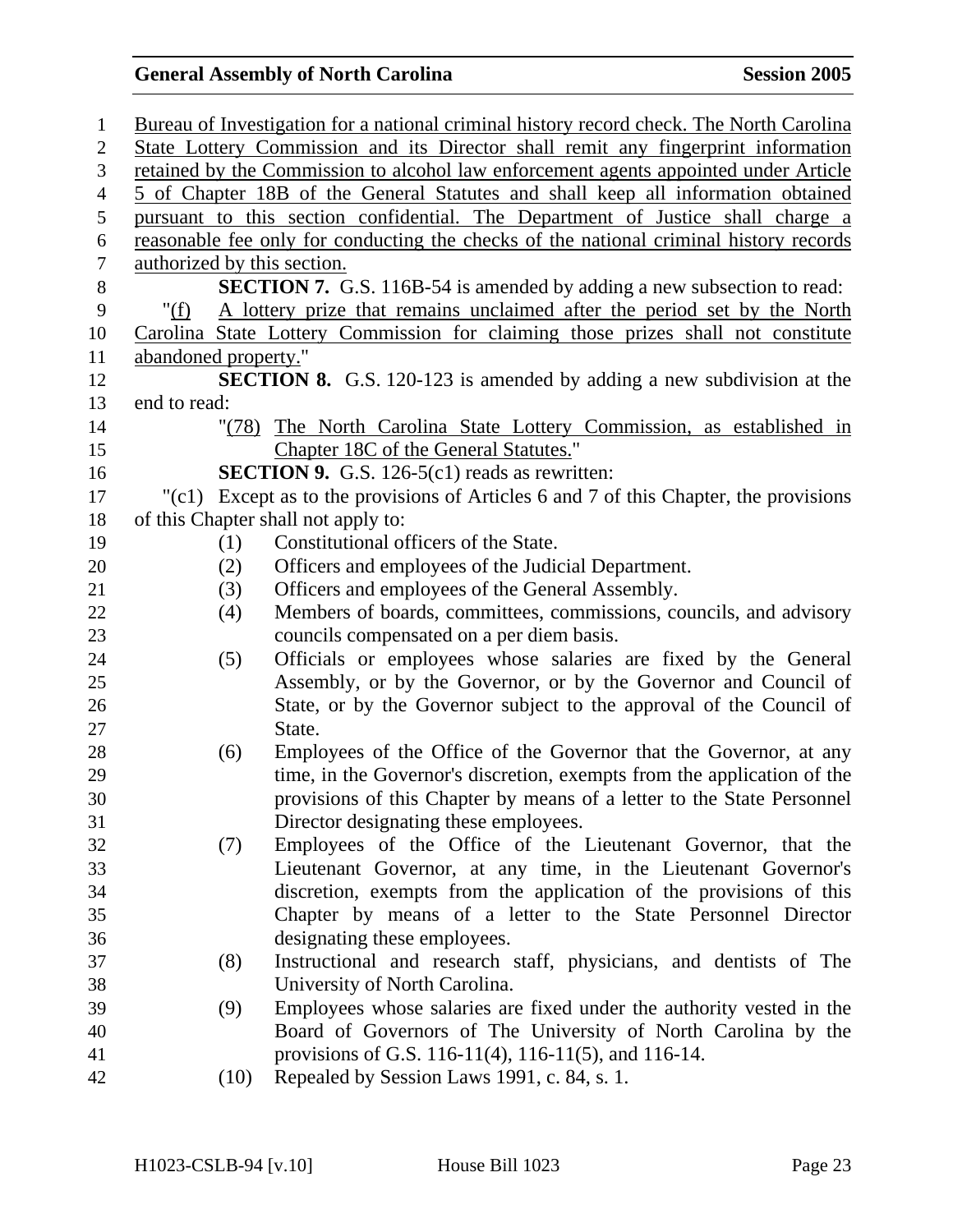| $\mathbf{1}$   |      | (11)  | North Carolina School of Science and Mathematics' employees whose           |
|----------------|------|-------|-----------------------------------------------------------------------------|
| $\mathbf{2}$   |      |       | fixed in<br>accordance with the provisions<br>salaries<br>are<br>of         |
| 3              |      |       | G.S. 116-235(c)(1) and G.S. 116-235(c)(2).                                  |
| $\overline{4}$ |      | (12), | (13) Repealed by Session Laws 2001-474, s. 15, effective November           |
| 5              |      |       | 29, 2001.                                                                   |
| 6              |      | (14)  | Employees of the North Carolina State Ports Authority.                      |
| $\tau$         |      | (15)  | Employees of the North Carolina Global TransPark Authority.                 |
| $8\,$          |      | (16)  | The executive director and one associate director of the North Carolina     |
| 9              |      |       | Center for Nursing established under Article 9F of Chapter 90 of the        |
| 10             |      |       | General Statutes.                                                           |
| 11             |      | (17)  | Repealed by Session Laws 2004-129, s. 37, effective July 1, 2004.           |
| 12             |      | (18)  | Employees of the Tobacco Trust Fund Commission established in               |
| 13             |      |       | Article 75 of Chapter 143 of the General Statutes.                          |
| 14             |      | (19)  | Employees of the Health and Wellness Trust Fund Commission                  |
| 15             |      |       | established in Article 21 of Chapter 130A of the General Statutes.          |
| 16             |      | (20)  | Employees of the North Carolina Rural Redevelopment Authority               |
| 17             |      |       | created in Part 2D of Article 10 of Chapter 143B of the General             |
| 18             |      |       | Statutes.                                                                   |
| 19             |      | (21)  | Employees of the Clean Water Management Trust Fund.                         |
| 20             |      | (22)  | Employees of the North Carolina Turnpike Authority.                         |
| 21             |      | (23)  | The Executive Administrator and the Deputy Executive Administrator          |
| 22             |      |       | of the Teachers' and State Employees' Comprehensive Major Medical           |
| 23             |      |       | Plan.                                                                       |
| 24             |      | (24)  | The North Carolina State Lottery Director and employees of the North        |
| 25             |      |       | Carolina State Lottery."                                                    |
| 26             |      |       | <b>SECTION 10.</b> G.S. 147-69.2(a) reads as rewritten:                     |
| 27             | "(a) |       | This section applies to funds held by the State Treasurer to the credit of: |
| 28             |      | (1)   | The Teachers' and State Employees' Retirement System,                       |
| 29             |      | (2)   | The Consolidated Judicial Retirement System,                                |
| 30             |      | (3)   | The Teachers' and State Employees' Hospital and Medical Insurance           |
| 31             |      |       | Plan,                                                                       |
| 32             |      | (4)   | The General Assembly Medical and Hospital Care Plan,                        |
| 33             |      | (5)   | The Disability Salary Continuation Plan,                                    |
| 34             |      | (6)   | The Firemen's and Rescue Workers' Pension Fund,                             |
| 35             |      | (7)   | The Local Governmental Employees' Retirement System,                        |
| 36             |      | (8)   | The Legislative Retirement System,                                          |
| 37             |      | (9)   | The Escheat Fund,                                                           |
| 38             |      | (10)  | The Legislative Retirement Fund,                                            |
| 39             |      | (11)  | The State Education Assistance Authority,                                   |
| 40             |      | (12)  | The State Property Fire Insurance Fund,                                     |
| 41             |      | (13)  | The Stock Workers' Compensation Fund,                                       |
| 42             |      | (14)  | The Mutual Workers' Compensation Fund,                                      |
| 43             |      | (15)  | The Public School Insurance Fund,                                           |
| 44             |      | (16)  | The Liability Insurance Trust Fund,                                         |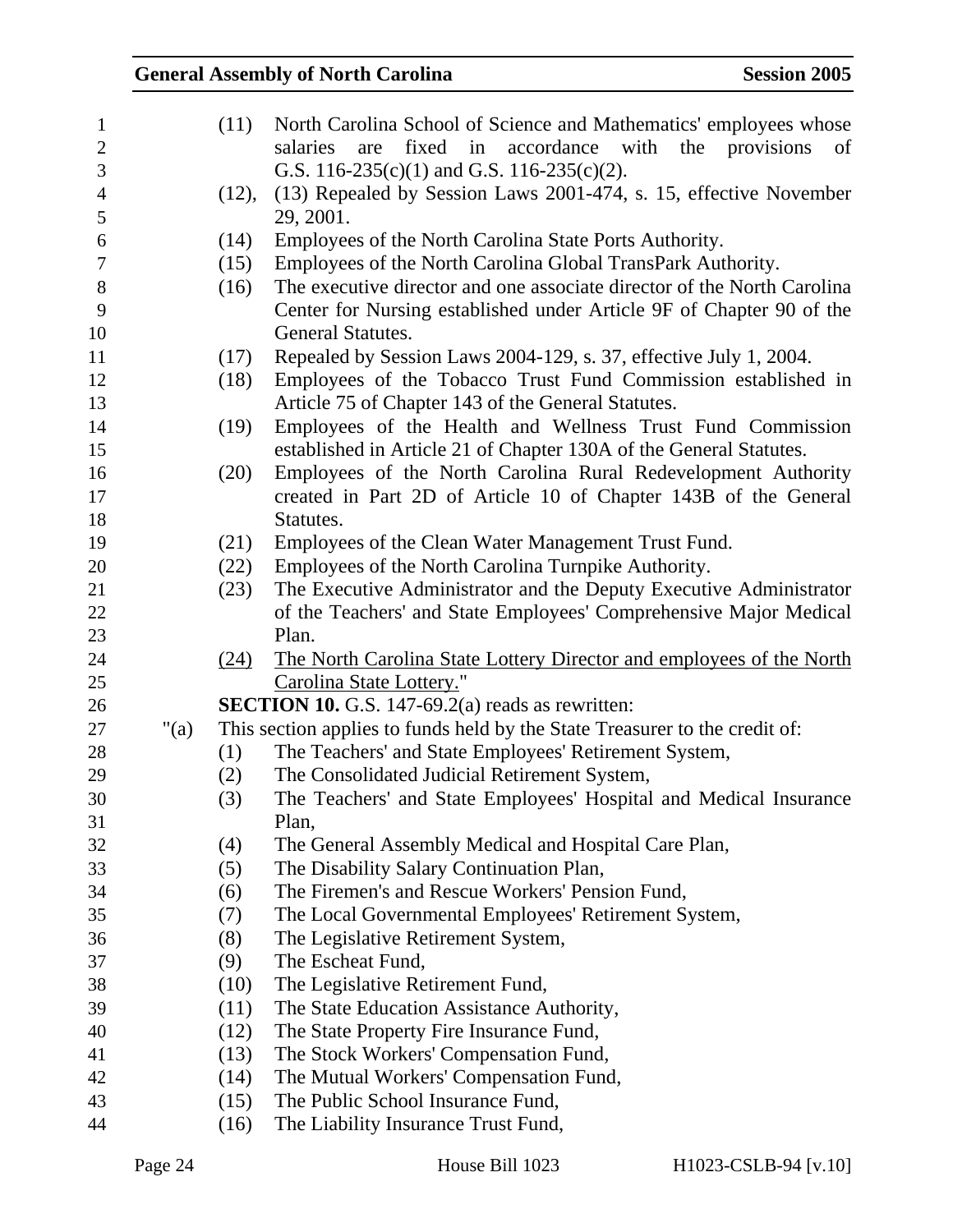| $\mathbf{1}$   | (17)                            | Trust funds of The University of North Carolina and its constituent                     |
|----------------|---------------------------------|-----------------------------------------------------------------------------------------|
| $\sqrt{2}$     |                                 | institutions deposited with the State Treasurer<br>pursuant<br>to                       |
| 3              |                                 | G.S. 116-36.1,                                                                          |
| $\overline{4}$ |                                 | (17a) North Carolina Veterans Home Trust Fund,                                          |
| 5              |                                 | (17b) North Carolina National Guard Pension Fund,                                       |
| 6              |                                 | (17c) Retiree Health Premium Reserve Account, and                                       |
| $\tau$         |                                 | (17d) The Election Fund. Fund,                                                          |
| $8\,$          |                                 | (17e) The North Carolina State Lottery Fund, and                                        |
| 9              | (18)                            | Any other special fund created by or pursuant to law for purposes                       |
| 10             |                                 | other than meeting appropriations made pursuant to the Executive                        |
| 11             |                                 | Budget Act."                                                                            |
| 12             |                                 | <b>SECTION 10.1(a)</b> G.S. 18B-101 is amended by adding a new subdivision to           |
| 13             | read:                           |                                                                                         |
| 14             |                                 | "(8a) Lottery law' or 'lottery laws' means any provision of Chapter 18C of              |
| 15             |                                 | the General Statutes and the rules issued by the Lottery Commission                     |
| 16             |                                 | under the authority of Chapter 18C of the General Statutes."                            |
| 17             |                                 | SECTION 10.1(b) G.S. 18B-500(b) reads as rewritten:                                     |
| 18             | " $(b)$                         | Subject Matter Jurisdiction. – After taking the oath prescribed for a peace             |
| 19             |                                 | officer, an alcohol law-enforcement agent shall have authority to arrest and take other |
| 20             |                                 | investigatory and enforcement actions for any criminal offense. The primary             |
| 21             |                                 | responsibility of an agent shall be enforcement of the ABC laws-laws, lottery laws, and |
| 22             |                                 | Article 5 of Chapter 90 (The Controlled Substances Act); however, an agent may          |
| 23             |                                 | perform any law-enforcement duty assigned by the Secretary of Crime Control and         |
| 24             | Public Safety or the Governor." |                                                                                         |
| 25             |                                 | <b>SECTION 10.1(c)</b> G.S. 18B-500(d) reads as rewritten:                              |
| 26             | " $(d)$                         | Service of Commission Orders. – Alcohol law-enforcement agents may serve                |
| 27             |                                 | and execute notices, orders, or demands issued by the Alcoholic Beverage Control        |
| 28             |                                 | Commission or the North Carolina State Lottery Commission for the surrender of          |
| 29             |                                 | permits or relating to any administrative proceeding. While serving and executing such  |
| 30             |                                 | notices, orders, or demands, alcohol law-enforcement agents shall have all the power    |
| 31             |                                 | and authority possessed by law-enforcement officers when executing an arrest warrant."  |
| 32             |                                 | <b>SECTION 10.2(a)</b> Effective for taxable years beginning on or after January        |
| 33             |                                 | 1, 2005, Article 4A of Chapter 105 of the General Statutes is amended by adding a new   |
| 34             | section to read:                |                                                                                         |
| 35             |                                 | "§ 105-163.2B. North Carolina State Lottery Commission must withhold taxes.             |
| 36             |                                 | The North Carolina State Lottery Commission, established by Chapter 18C of the          |
| 37             |                                 | General Statutes, must deduct and withhold State income taxes from the payment of       |
| 38             |                                 | winnings that are reportable to the Internal Revenue Service under section 3406 of the  |
| 39             |                                 | Code. The amount of taxes to be withheld is seven percent $(7%)$ of the winnings. The   |
| 40             |                                 | Commission must file a return and pay the withheld taxes in the time and manner         |
| 41             |                                 | required under G.S. 105-163.6 as if the winnings were wages. The taxes the              |
| 42             |                                 | Commission withholds are held in trust for the Secretary."                              |
| 43             |                                 | <b>SECTION 10.2(b)</b> G.S. 105-259(b) is amended by adding a new subdivision           |
| 44             | to read:                        |                                                                                         |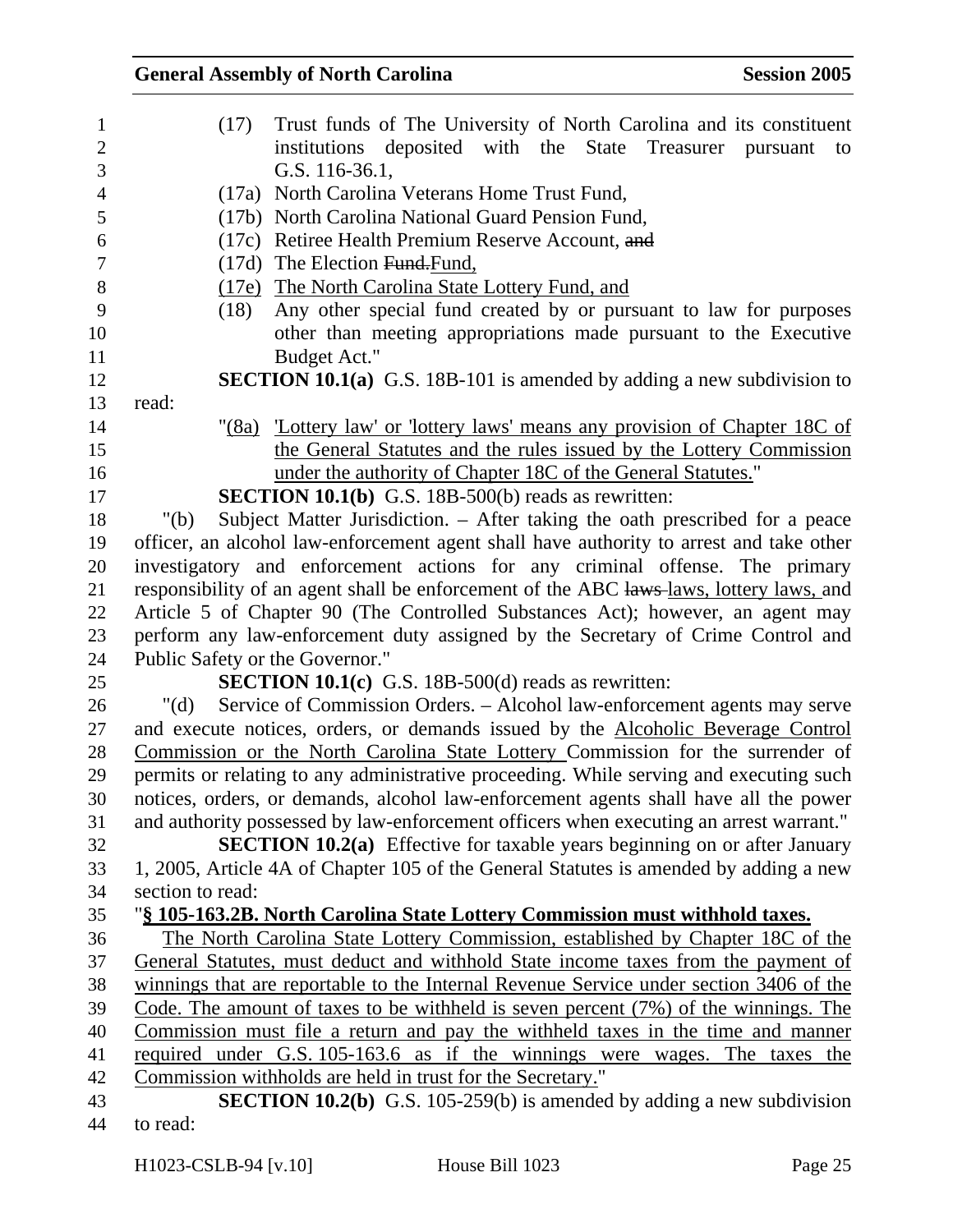| 1              | Disclosure Prohibited. – An officer, an employee, or an agent of the State<br>" $(b)$                 |  |  |  |  |
|----------------|-------------------------------------------------------------------------------------------------------|--|--|--|--|
| $\overline{2}$ | who has access to tax information in the course of service to or employment by the State              |  |  |  |  |
| 3              | may not disclose the information to any other person unless the disclosure is made for                |  |  |  |  |
| $\overline{4}$ | one of the following purposes:                                                                        |  |  |  |  |
| 5              |                                                                                                       |  |  |  |  |
| 6              | (33)<br>To provide to the North Carolina State Lottery Commission the                                 |  |  |  |  |
| $\tau$         | information required under G.S. 18C-141."                                                             |  |  |  |  |
| $8\,$          | <b>SECTION 10.3.</b> G.S. 105-134 reads as rewritten:                                                 |  |  |  |  |
| 9              | "§ 105-134. Purpose.                                                                                  |  |  |  |  |
| 10             | The general purpose of this Part is to impose a tax for the use of the State                          |  |  |  |  |
| 11             | government upon the taxable income collectible annually:                                              |  |  |  |  |
| 12             | (1) Of every resident of this State.                                                                  |  |  |  |  |
| 13             | Of every nonresident individual deriving income from North Carolina sources<br>(2)                    |  |  |  |  |
| 14             | attributable to the ownership of any interest in real or tangible personal property in this           |  |  |  |  |
| 15             | State or deriving State, deriving income from a business, trade, profession, or                       |  |  |  |  |
| 16             | occupation carried on in this-State. State, or deriving income from gambling activities in            |  |  |  |  |
| 17             | this State."                                                                                          |  |  |  |  |
| 18             | <b>SECTION 10.4</b> Effective for taxable years beginning on or after January 1,                      |  |  |  |  |
| 19             | 2005, G.S. 105-134.5(b) reads as rewritten:                                                           |  |  |  |  |
| 20             | Nonresidents. – For nonresident individuals, the term "North Carolina taxable"<br>"(b) $\overline{a}$ |  |  |  |  |
| 21             | income" means the taxpayer's taxable income as determined under the Code, adjusted as                 |  |  |  |  |
| 22             | provided in G.S. 105-134.6 and G.S. 105-134.7, multiplied by a fraction the                           |  |  |  |  |
| 23             | denominator of which is the taxpayer's gross income as determined under the Code,                     |  |  |  |  |
| 24             | adjusted as provided in G.S. 105-134.6 and G.S. 105-134.7, and the numerator of which                 |  |  |  |  |
| 25             | is the amount of that gross income, as adjusted, that is derived from North Carolina                  |  |  |  |  |
| 26             | sources and is attributable to the ownership of any interest in real or tangible personal             |  |  |  |  |
| 27             | property in this State or State, is derived from a business, trade, profession, or                    |  |  |  |  |
| 28             | occupation carried on in this State. State, or is derived from gambling activities in this            |  |  |  |  |
| 29             | State."                                                                                               |  |  |  |  |
| 30             | <b>SECTION 11.1.</b> G.S. 150B-1(c) reads as rewritten:                                               |  |  |  |  |
| 31             | " $(c)$<br>Full Exemptions. – This Chapter applies to every agency except:                            |  |  |  |  |
| 32             | The North Carolina National Guard in exercising its court-martial<br>(1)                              |  |  |  |  |
| 33             | jurisdiction.                                                                                         |  |  |  |  |
| 34             | The Department of Health and Human Services in exercising its<br>(2)                                  |  |  |  |  |
| 35             | authority over the Camp Butner reservation granted in Article 6 of                                    |  |  |  |  |
| 36             | Chapter 122C of the General Statutes.                                                                 |  |  |  |  |
| 37             | The Utilities Commission.<br>(3)                                                                      |  |  |  |  |
| 38             | The Industrial Commission.<br>(4)                                                                     |  |  |  |  |
| 39             | The Employment Security Commission.<br>(5)                                                            |  |  |  |  |
| 40             | The State Board of Elections in<br>administering the HAVA<br>(6)                                      |  |  |  |  |
| 41             | Administrative Complaint Procedure of Article 8A of Chapter 163 of                                    |  |  |  |  |
| 42             | the General Statutes.                                                                                 |  |  |  |  |
| 43             | The North Carolina State Lottery."<br><u>(7)</u>                                                      |  |  |  |  |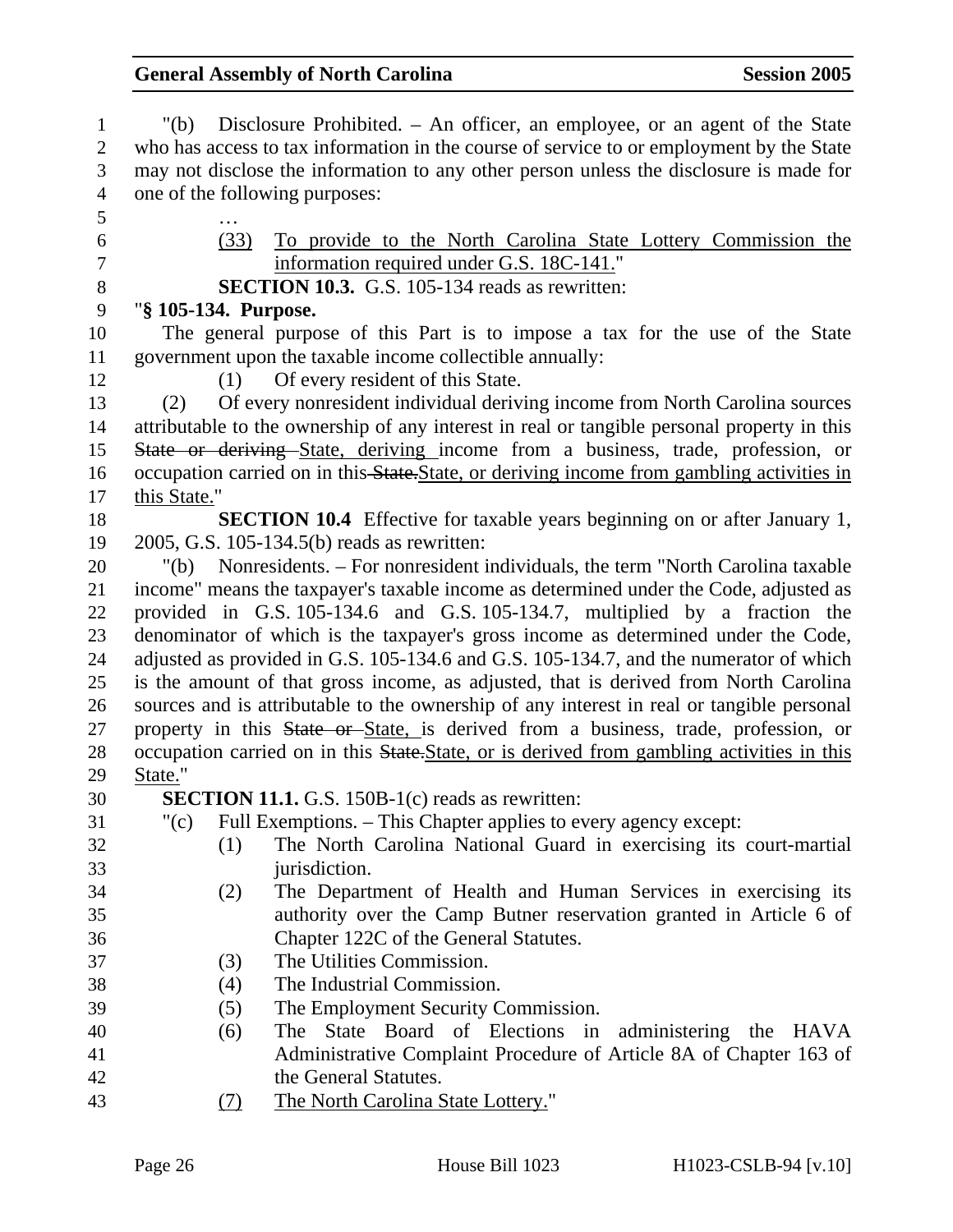1 **SECTION 12.** The first security audit required under G.S. 18C-123(a) shall 2 be conducted at the beginning of the first calendar year after the effective date of this 3 act. The first audit required under G.S. 18C-123(d) shall be conducted at the end of the 4 first fiscal year after the effective date of this act. 5 **SECTION 13.** The Department of Health and Human Services shall study 6 the effects of the establishment and operation of the North Carolina State Lottery on the 7 incidence of gambling addiction in this State. The Department shall report the results of 8 its study, including any proposed legislation, to the Joint Legislative Health Care 9 Oversight Committee, the Senate Appropriations Committee on Health and Human 10 Services, the House of Representatives Appropriations Subcommittee on Health and 11 Human Services, and the Fiscal Research Division not later than January 1, 2007. 12 **SECTION 14.** Nothing in this act shall be construed to obligate the General 13 Assembly to appropriate funds to implement this act. 14 **SECTION 15.** The State Treasurer shall lend to the North Carolina State 15 Lottery Commission, at a rate of interest comparable to short-term rates in the private 16 capital market and with repayment terms satisfactory to both parties, sufficient funds to 17 cover initial operating expenses of the Commission, except that the total amount 18 borrowed by the Commission shall not exceed ten million dollars (\$10,000,000). The 19 borrowed funds shall be deposited in the North Carolina State Lottery Fund and shall be 20 available for expenditure for the purposes set forth in this act without further action by 21 the General Assembly. The Commission shall repay any funds lent to it pursuant to this 22 section within twenty-four months after the effective date of this act. 23 **SECTION 15.1.** Notwithstanding G.S. 18C-164, as enacted by Section 1 of 24 this act, all net revenues for fiscal year 2005-2006 shall be transferred to the Education 25 Lottery Reserve Fund. 26 **SECTION 15.2.** G.S. 115C-546.2 is amended by adding a new subsection to 27 read: 28 "(d) Monies transferred into the Fund in accordance with Chapter 18C of the 29 General Statutes shall be allocated for capital projects for school construction projects 30 as follows: 31 (1) A sum equal to sixty-five percent (65%) of those monies transferred in 32 accordance with G.S. 18C-164 shall be allocated on a per average 33 daily membership basis according to the average daily membership for 34 the budget year as determined and certified by the State Board of 35 Education. 36 (2) A sum equal to thirty-five percent (35%) of those monies transferred in 37 accordance with G.S. 18C-164 shall be allocated to those local school 38 administrative units located in whole or part in counties in which the 39 effective county tax rate as a percentage of the effective State average 40 tax rate is greater than one hundred percent (100%), with the following 41 definitions applying to this subdivision: 42 a. "Effective county tax rate" means the actual county tax rate 43 multiplied by a three-year weighted average of the most recent 44 annual sales assessment ratio studies.